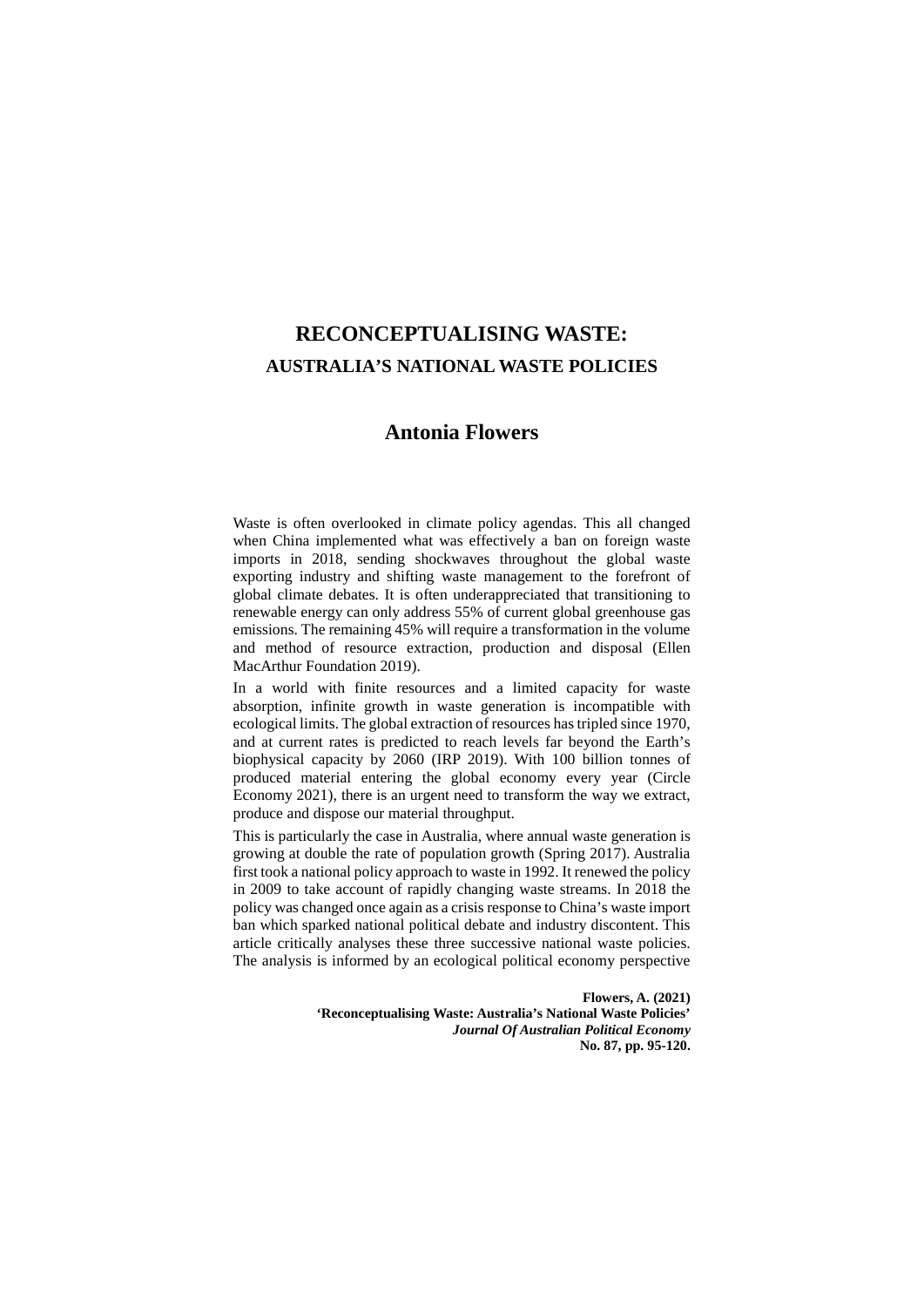that combines ideas from Clive Spash's social ecological economics and Jason Moore's world-ecology approach, which are outlined in the opening section. A critical analysis of each Australian policy stage then follows. The implications for future waste governance are presented in the conclusion in an attempt to contribute to changing the discourse and policy approach affecting waste management.

## **Framing the issue**

What is waste? Historically, an abstract understanding of its political economic character has derived from, among others, Karl Marx, Thorstein Veblen, Paul Sweezy, Paul Baran and Zygmunt Bauman. These scholars conceptualised waste in terms of the way capitalism values or disregards both things and people based on capital accumulation rather than social need or happiness (O'Brien 2008). In the context of the growing urgency of climate change, research has more recently turned to a physical view of waste as material rubbish and is an increasingly popular topic of study in both the physical and social sciences. The study of waste has also featured more prominently in popular literature and media, with a strong focus on the international waste trade and the global social inequity that has accompanied growing waste volumes.

This article seeks to re-frame debates around waste management through an analysis of the strategies employed by Australia's national waste policies with a focus on municipal solid waste, organic waste, e-waste and the concept of the circular economy. Embedded in the policies is an ontological perspective that primarily treats waste as a moment of disposal with no prior history. In other words, the policies have framed waste as the 'disposed' as opposed to the 'produced'. It is difficult to reduce the volume of disposed waste, however, without also reducing its moment of *production*. This link may seem obvious, yet environmental governance overwhelmingly treats waste and products as ontologically separate.

Focusing on the production of waste shifts attention to the current imperative for infinite economic growth. The connection between waste and overall economic growth is not fixed. Sustainable production methods can – and have – resulted in a *relative* decline in the waste generation associated with economic growth, i.e. the dematerialisation of production. Yet, it is an *absolute* decline that is needed to stay within ecological limits, and these efficiency improvements are yet to achieve an absolute reduction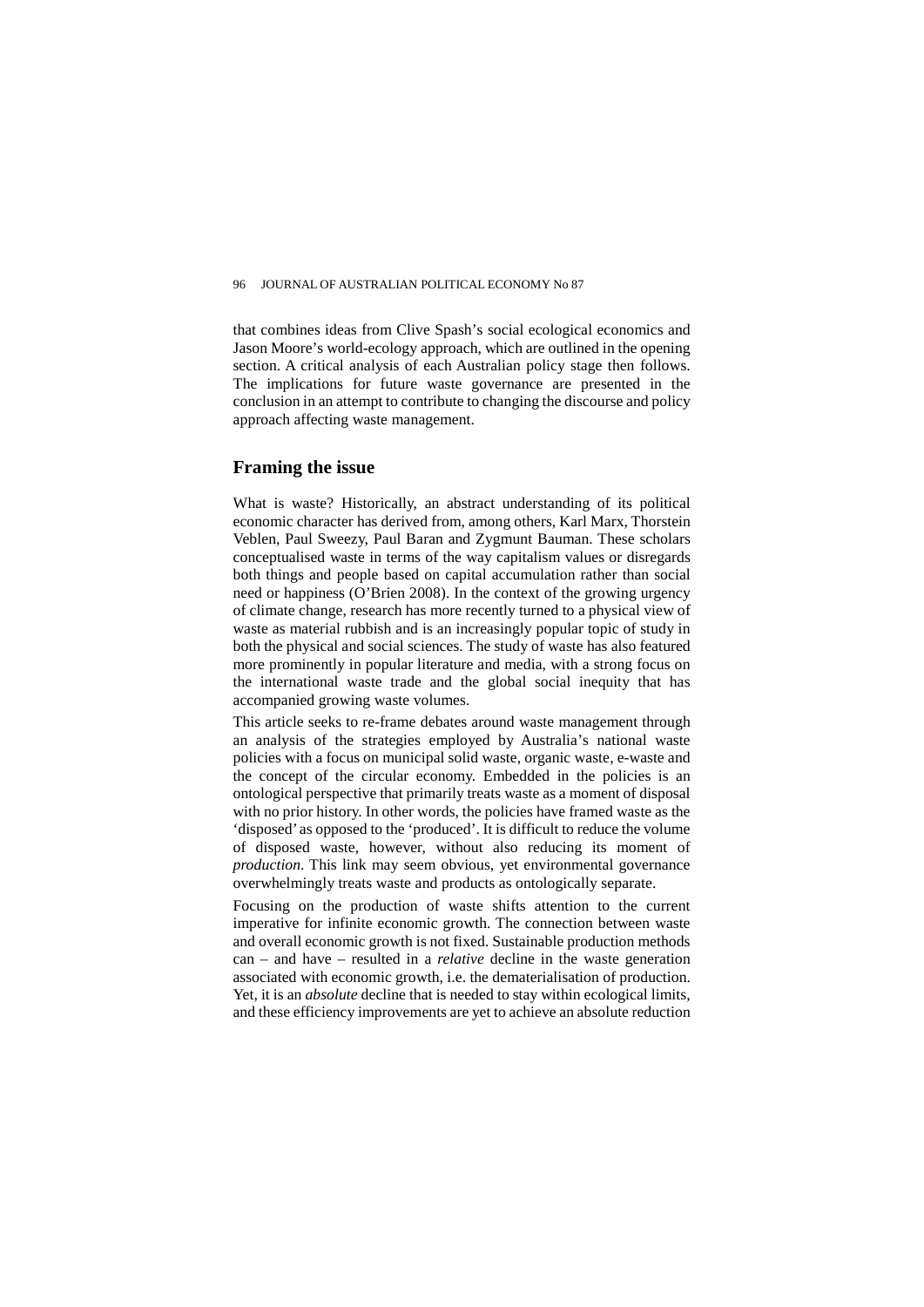in waste which remains coupled to economic growth (Jackson 2017). This article calls for a holistic understanding of waste as embedded within the production process, recognising that it is impossible to infinitely continue extracting, producing and disposing material at current rates (IRP 2019).

Framing an analysis of waste policies can usefully draw on four theories; neoclassical environmental economics, new environmental pragmatism, Spash's social ecological economics and Moore's world-ecology perspective. The former two can be seen as influencing Australia's national waste policies, while the latter two provide the basis for a critique and inspire the central message in this article – that waste should not be abstracted as a separate entity to production.

#### **Environmental economics and new environmental pragmatism**

Environmental economics is a branch of mainstream neoclassical economics that developed in the 1960s with the emerging concern for the environment. It conceptualises the environment as a separate sphere to the economy in which environmental pollution is described as a negative externality to the market, given the cost of pollution is traditionally not included in market prices (Cato 2011).

Environmental economists frame environmental problems as market aberrations, for example describing climate change as 'the biggest market failure the world has seen' (Stern 2008: 1). Casting environmental problems as market failures has resulted in prescribing market solutions where the logic of market economics is not interrogated, as pollution is considered *external* to otherwise well-functioning markets. The standard policy response is to internalise negative externalities by including social costs of pollution in market prices, for example through carbon pricing mechanisms such as a carbon tax or emissions trading scheme (Cato 2011).

However, these market-based solutions must be framed in the context of an environment on the brink of collapse. While many economists claim scientific authority on the theory of carbon pricing mechanisms, relying on price signals and voluntary market action has not delivered *absolute* emissions reductions on a meaningful scale in practice (Bryant 2019). Despite the growing number of carbon pricing initiatives being introduced as key policy tools to limit global warming to 1.5 degrees Celsius above pre-industrial levels, greenhouse gas emissions have continued to rapidly rise. Annual global emissions have risen from 53 billion tonnes to 55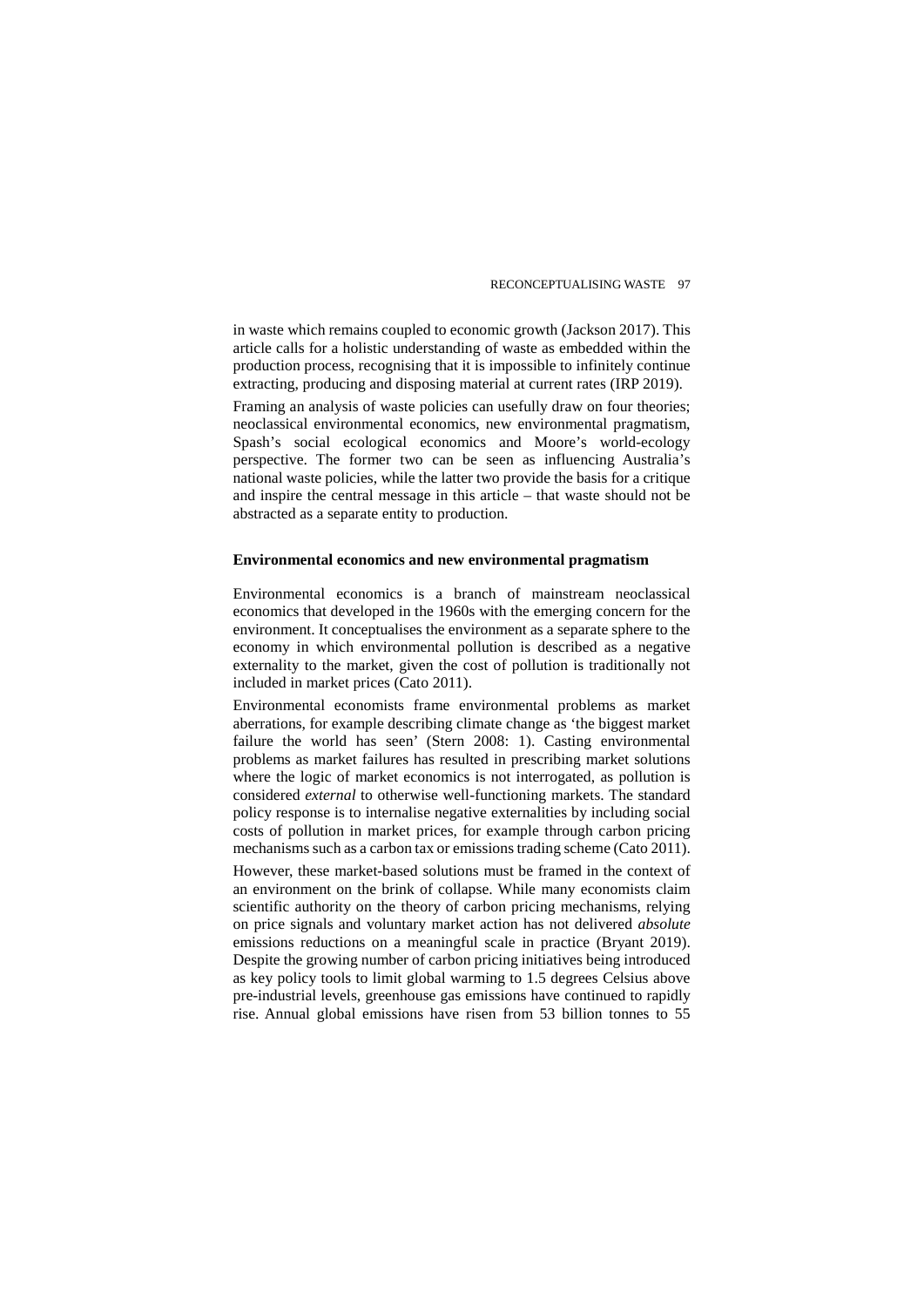billion tonnes of carbon dioxide equivalent during the past five years since the establishment of the Paris Agreement (Systemiq 2020).

Australia's national waste policies have not applied such traditional carbon pricing mechanisms to waste, yet they are similarly underpinned by an environmental economic faith in the market that does not challenge ever growing volumes of waste. Seeking relative declines in the continual growth of waste does not reflect the urgency of environmental degradation. While climate policy typically targets the energy transition, 45% of global emissions reductions will need to come from the way we make, use and dispose of products (Ellen MacArthur Foundation 2019). The volume and method of material extraction, production and disposal therefore play a key role in addressing climate change.

'New environmental pragmatism', although not synonymous with environmental economics, shares similar limitations. It differs from the philosophical school of American pragmatism based on empirical validation. Rather, the basic principle is that 'success is to be measured by political reaction': questioning the physical outcomes of politically acceptable actions is dismissed as idealist, utopian or unrealistic (Spash 2013: 354). This approach can be seen to have partly influenced Australia's national waste policies which guarantee economic growth over absolute waste reductions. New environmental pragmatism embraces simple discourse without deeper philosophical foundations (Spash 2013), mirroring the policies' emphasis on waste management after the fact at disposal without deeper interrogation of reducing material throughput from the point of production.

#### **Social ecological economics**

What is the alternative? A political economy approach can usefully draw on *ecological* economics as a powerful alternative to the mainstream *environmental* economic theories currently underlying the policies. Ecological economics has its foundations in physical ecology rather than market economics. In contrast to mainstream environmental economics, it places the economy as embedded *within* the environment rather than a separate sphere in which pollution is considered an externality. It is concerned with ensuring that the economy's energy and material throughput remain within a level that respects the Earth's finite *biophysical* limits, rather than internalising environmental pollution into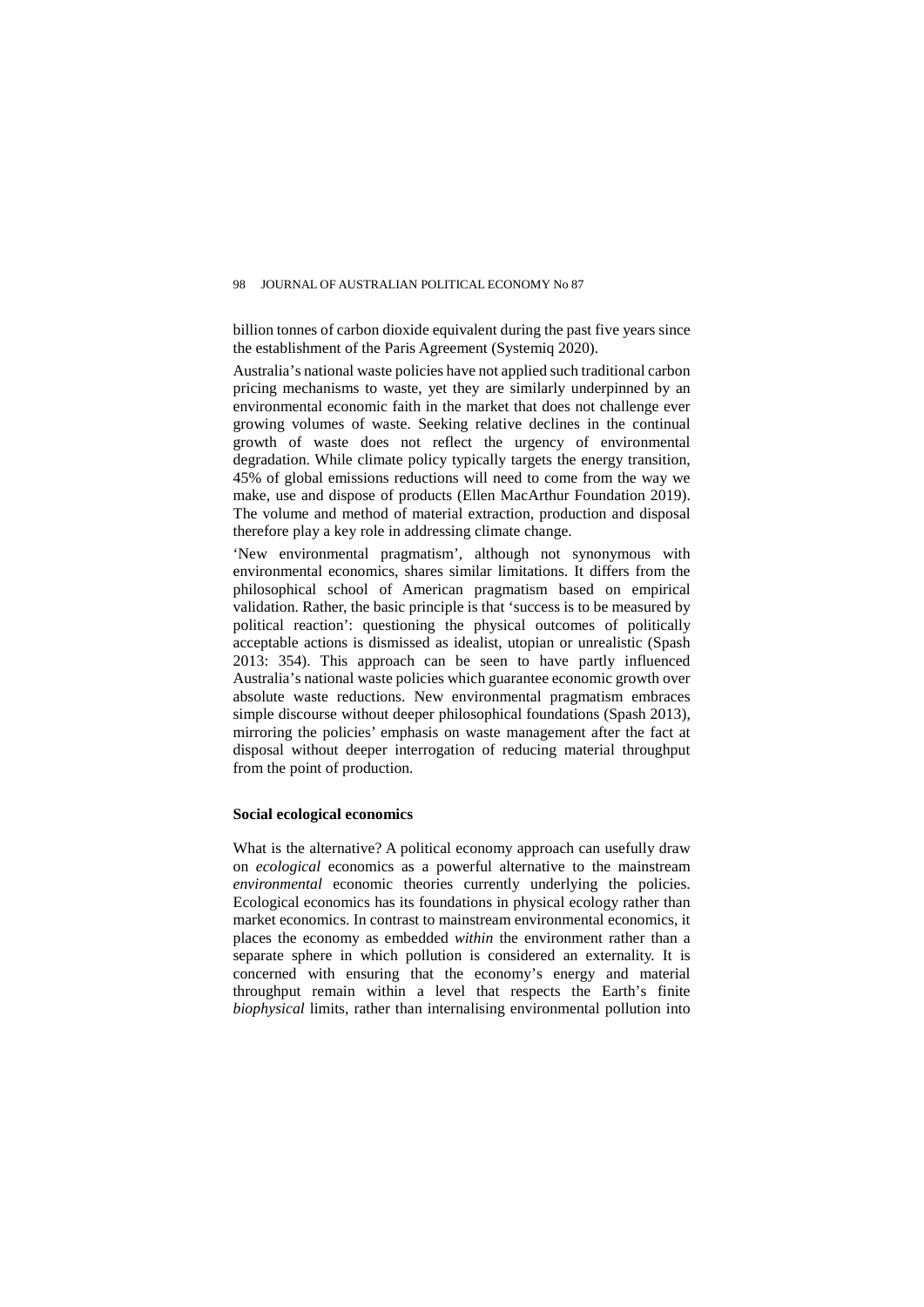*abstract* market logic (Costanza *et al.* 2014). It regards infinite economic growth as incompatible with a materially finite Earth.

Mainstream economists argue that GDP refers to growth in monetary value and hence does not necessarily entail growth in material throughput (Krugman 2014). Indeed, the dematerialisation of production processes is gaining traction and, over time, each unit of economic output has required less energy input: global energy intensity has decreased by about 25% since 1980 (Jackson 2017: 88). However, from an ecological economic perspective, what matters is whether these improvements in production efficiencies translate into an *absolute* rather than *relative* decline in material throughput. The debate over the relative versus absolute decoupling of economic growth from material throughput is long lived. In the 1970s, Kenneth Boulding, a pioneer in ecological economics, famously testified before the U.S. Congress that 'anyone who believes that exponential growth can go on forever in a finite world is either a madman or an economist' (U.S. Congress 1973: 248).



**Figure 1: Global extraction of materials and global economic growth, 1970 – 2015**

*Source:* IRP (2019), World Bank (2019).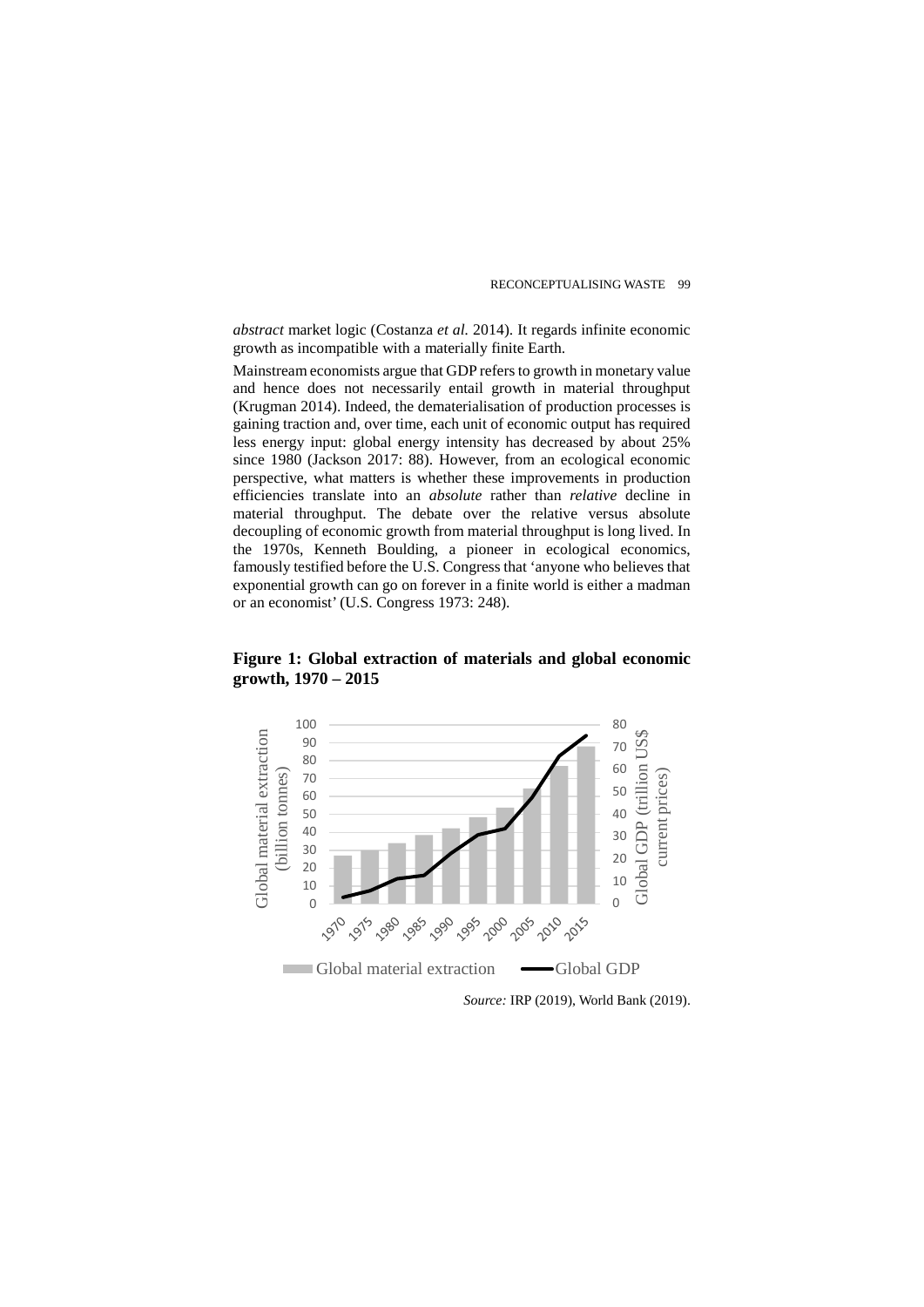In terms of Australia's national waste policies, advances in waste recovery and sustainable production methods have not reduced absolute waste volumes. An absolute decline would require the rate of material production efficiency gains to be greater than the rate of growth in production itself. This has neither occurred on a global, nor national level (Jackson 2017). Globally, the rate of extraction, production and consumption of resources has rapidly grown alongside economic growth. Figure 1 above shows this relationship, indicating that economic growth is yet to be decoupled from growth in material extraction.

The extraction of resources has tripled since 1970 and is predicted to reach levels that far surpass the Earth's ecological capacity by 2060 at current rates (IRP 2019). As the material requirements of economic growth continue to grow, the Earth's capacity to absorb waste is diminishing (Spash 2017). Responding to this mounting crisis, many ecological economists advocate a 'steady-state economy', limiting energy and material throughput to a level that respects the environment's finite biophysical limits (Spash 2017). However, many are reluctant to reject mainstream market economics while pursuing a steady state economy, given its pervasiveness in policy making. Differentiating between positions like these, leading ecological economist and former CSIRO climate scientist Clive Spash coined the term *social* ecological economics to define the stream that is unapologetically oriented to unorthodox heterodox economics.

The notion of the 'circular economy' illustrates the distinctly different positions of mainstream and social ecological economists. On its surface, a circular economy represents the ecological economic principle of a steady state economy. It posits an end to the linear flow of materials ('takemake-use-dispose') and a transition to a circular material flow in which repairing, re-using, re-manufacturing and sharing keeps products in use as long as is materially possible, in the attempt to design out waste and pollution. The circular economy concept emerged in academia in the 1960s and has more recently been incorporated into policy making, as will be explained in analysing Australia's 2018 waste policy. While mainstream ecological economists embrace its political popularity, *social* ecological economists caution against its co-option and watering down by industry and government. It has in some cases led to superficial rhetoric with an emphasis on commodifying waste as cheap input for further increased production volumes.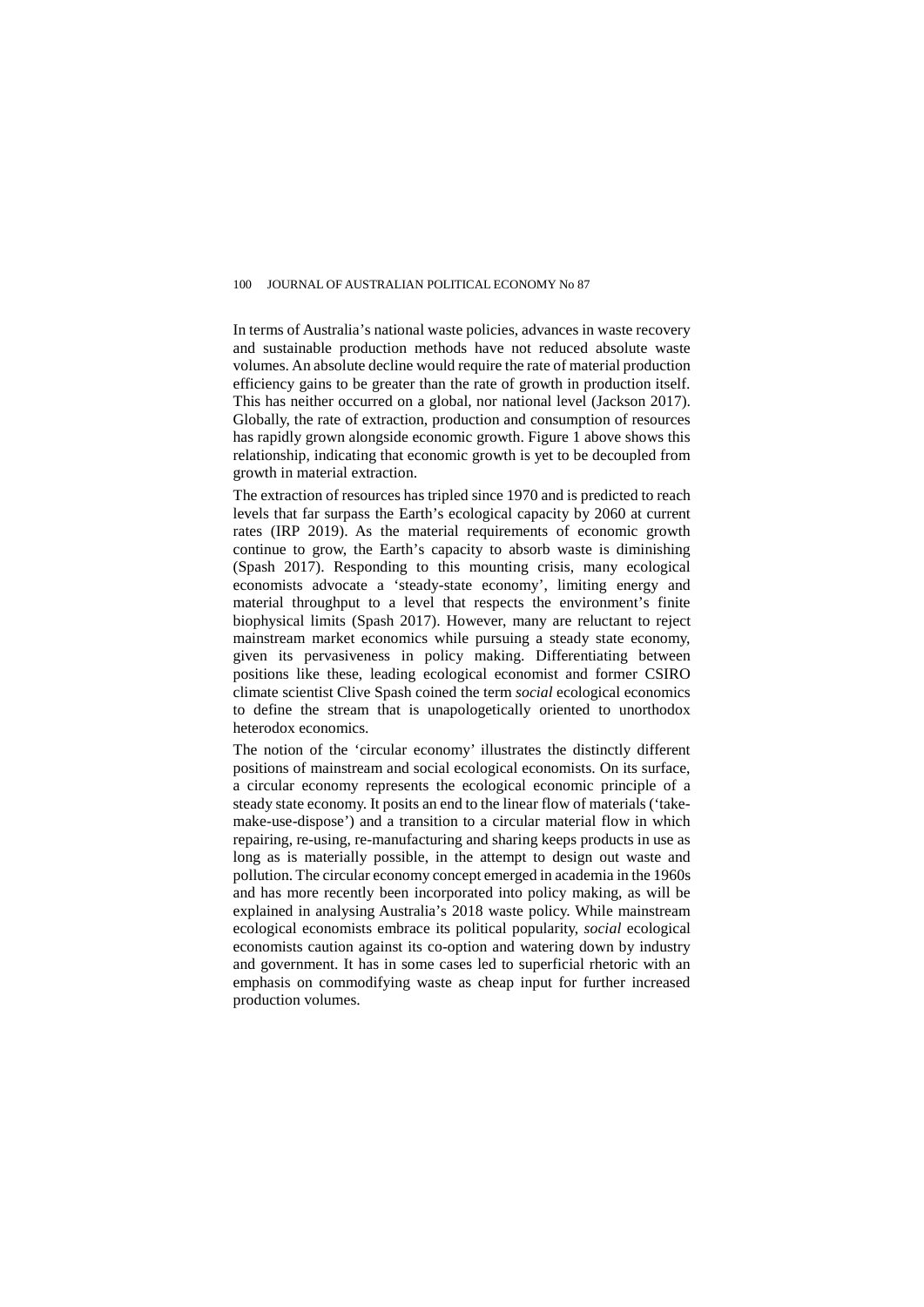#### **World-ecology**

Social ecological economics can usefully be combined with the heterodox analysis of ecological Marxist scholar Jason Moore. Most ecological Marxists characterise capitalism as having a destructive impact on nature, but Moore opposes this dominant narrative. Instead, he argues that nature does not exist as a singular object external to society or economic activity (2015). In challenging the dichotomy of *the environment* and *the economy*, he argues that capitalism and nature are not ontologically separate and are in fact 'world-ecology' (2015). Economic activities are themselves ecological in that they use and produce the environment, as opposed to negatively acting upon it. In other words, cities are no less 'the environment' than is a national park.

This world-ecology viewpoint has implications for the social ecological economic focus on material throughput. Rather than a view of material throughput being a linear process from resource extraction to waste disposal, the emphasis is extraction and disposal necessarily being embedded within one another. Moore's dismantling of the dichotomy between nature and the economy informs this article's dismantling of the dichotomy between waste and product. It challenges the common view that products are part of daily life, while waste is somewhere 'out there'. Just as sociologist Phillip McMichael says that we have 'food from nowhere' (2010: 612), in that we are alienated from  $-$  and oblivious to  $$ the origin of ingredients within processed food products, our waste also 'goes to nowhere' as we are similarly alienated from the fate of our waste after it is disposed of – out of sight and out of mind.

Reconceptualising waste as the production process itself leads to a reimagining of waste management. It raises questions over where to draw the line between when a product becomes classified as waste, illuminating the inherent connection between production and disposal. The combination of *social* ecological economics and this world-ecology perspective provide the theoretical lens for this article's conception that the production of products *is* in fact the production of waste.

# **The 1992 Waste Strategy**

The *1992 National Waste Minimisation and Recycling Strategy* was Australia's first national approach to waste. It was part of the *1992*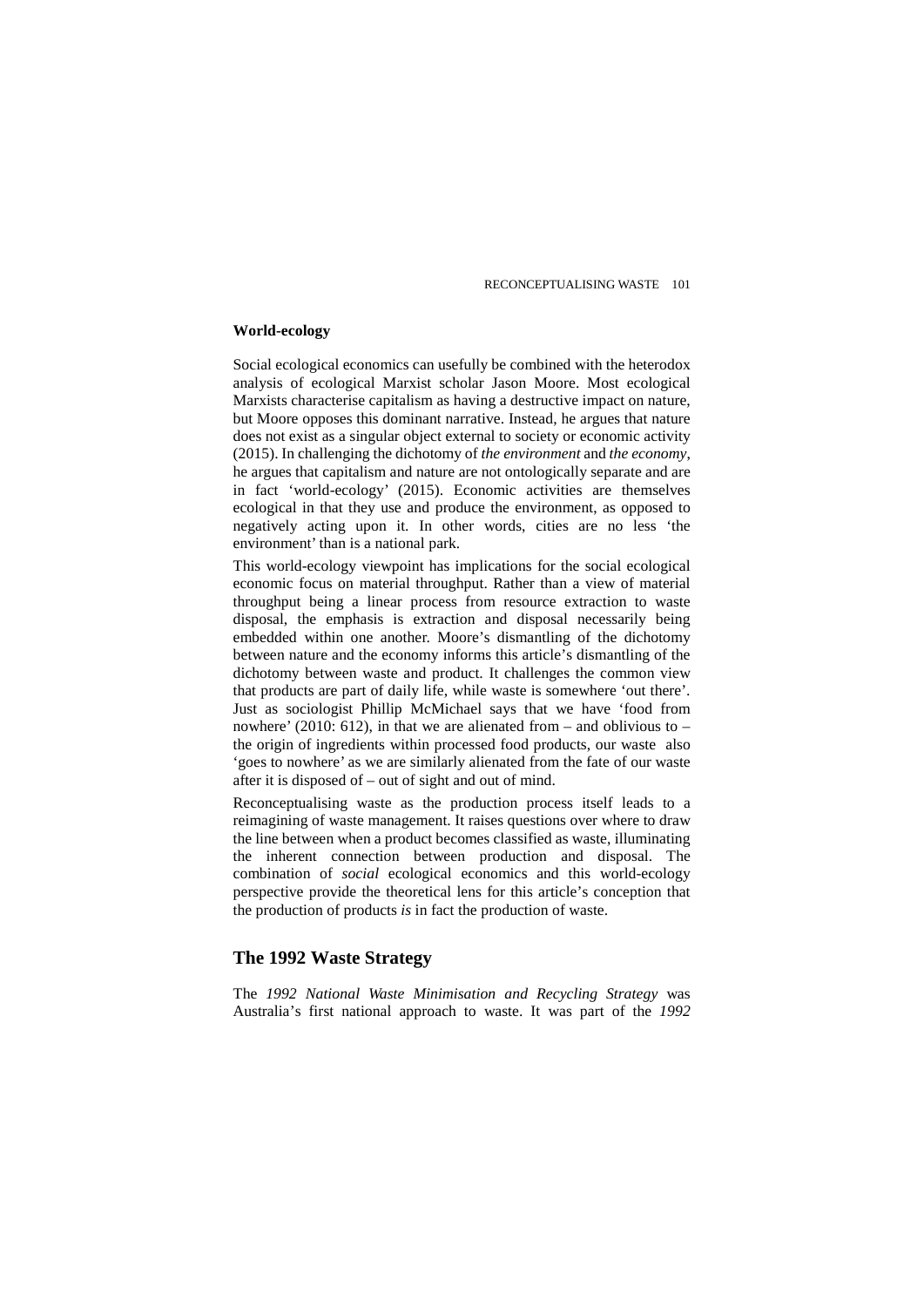*National Strategy for Ecologically Sustainable Development,* which was developed at a time when sustainable development was becoming increasingly popular in international environmental governance. Sustainable development had by that time been transformed from its original 1970s anti-growth intent to a pro-growth decarbonisation approach that has been described as allowing corporate leaders and politicians to claim green credentials for economic growth agendas (Paton 2008: 95).

The term sustainability had its roots in the steady-state economy, with its focus on reducing material throughput to *respect* the Earth's limits, before it was gradually embraced by government and industry to signal *conquering* the Earth's limits through technical innovations that *sustain* economic growth and its associated consumption patterns (Paton 2008). In the context of limited local council kerbside recycling systems, the *1992 Waste Strategy* focused on recycling as the solution to overcoming the environment's finite capacity for waste assimilation while maintaining growing consumption.

One of its key targets was to divert 50% of landfill waste (on 1991 levels) to recycling facilities by 2000 (CEPA 1992: 4), a target that proved unsuccessful in practice as the landfill diversion rate reached 52% only as late as 2006-07 (EPHC 2010). Improving kerbside recycling was certainly an important development for waste management. Yet, targeting consumer disposal behaviour offered a straightforward policy approach, being the most commonly visible part of the waste process and least challenging to sustained growth in production. The strategy of isolating waste policy at the point of consumer disposal had major shortcomings, as the following two examples of packaging and consumer education show.

#### **The National Packaging Covenant**

The *1992 Waste Strategy* set a target to reduce packaging waste by 50 kg per capita by 2000 on 1991 levels (CEPA 1992: 32). This involved voluntary agreements with packaging industry associations which developed into the National Packaging Covenant (NPC). The NPC, now known as the Australian Packaging Covenant, is a public-private partnership that aims to share the responsibility of reducing environmental impacts from packaging. It was established in 1999 as the target year of 2000 was nearing and little had been achieved.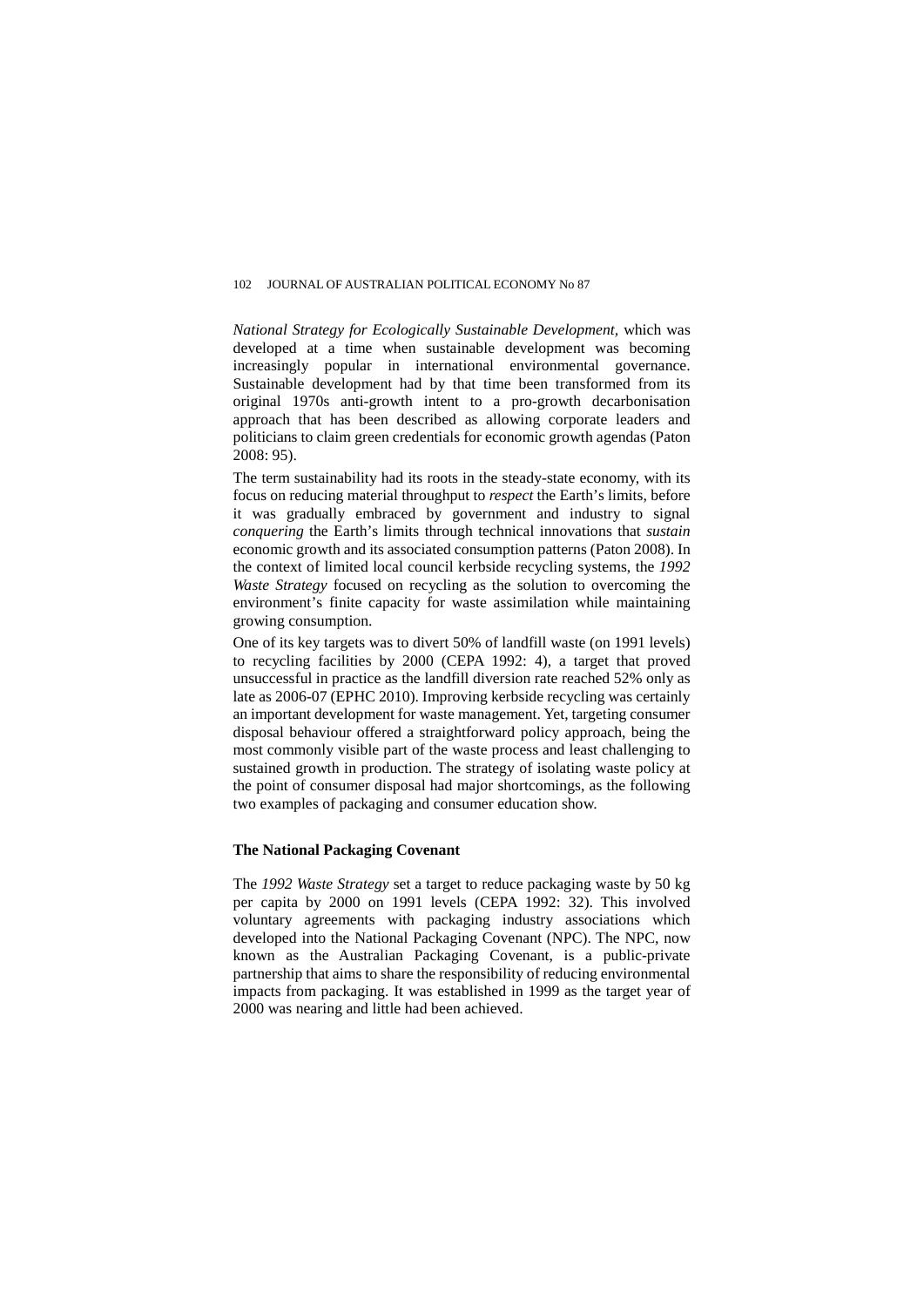The governance structure of the NPC did not promote industry action. An NPC Council oversaw the management and implementation of its operations, with unanimous Council agreement required to make any amendments. The NPC Council was disproportionately made up of powerful industry representatives, including only two local government members (Boomerang Alliance 2004). Furthermore, half of the Council membership was made up of industry members who had a history of campaigning against producer responsibility reform as part of an industry group that had collectively been labelled the 'Waste Club' by environmental activists (Boomerang Alliance 2004). These Council members included the Beverage Industry Environment Council, the Australian Retailers Association and the Australian Food and Grocery Council (Boomerang Alliance 2004). For example, the Beverage Industry Environment Council stalled the New South Wales State Government's attempts to introduce a beverage container deposit scheme for three decades in exchange for modest funding for litter reduction campaigns (White 2015). This type of behaviour was representative of the NPC Council membership, which strategically excluded consumers and environmental groups (Boomerang Alliance 2004). Its industry-dominated structure allowed it to target packaging waste at its point of disposal at the expense of taking responsibility at its point of production.

Drawing on Moore's world-ecology perspective helps to illuminate the NPC's conception of packaging waste as consumer litter rather than industry-produced waste. One of the core foundations of the NPC was the notion of 'shared responsibility', as opposed to industry responsibility (NPC 2005), resulting in a shifting of accountability away from industry and onto consumers. This can largely be attributed to the *1992 Waste Strategy's* conception of waste as a moment of disposal abstracted from production. Moore (2015) argues that framing pollution as separate to the economy entrenches the singular abstractions between the economy and the environment. This ontological separation results in detaching environmental actions from infinite economic growth.

A link can be made between this framing of pollution and the NPC's framing of packaging waste as consumer litter. It resulted in the principle of 'shared responsibility' being implemented as 'consumer responsibility'. Action plans and targets were left to producer discretion, which meant that producers who set harsher targets risked being put at a commercial disadvantage relative to other NPC members. Therefore, producers strategically set action plans that provided vague commitments, using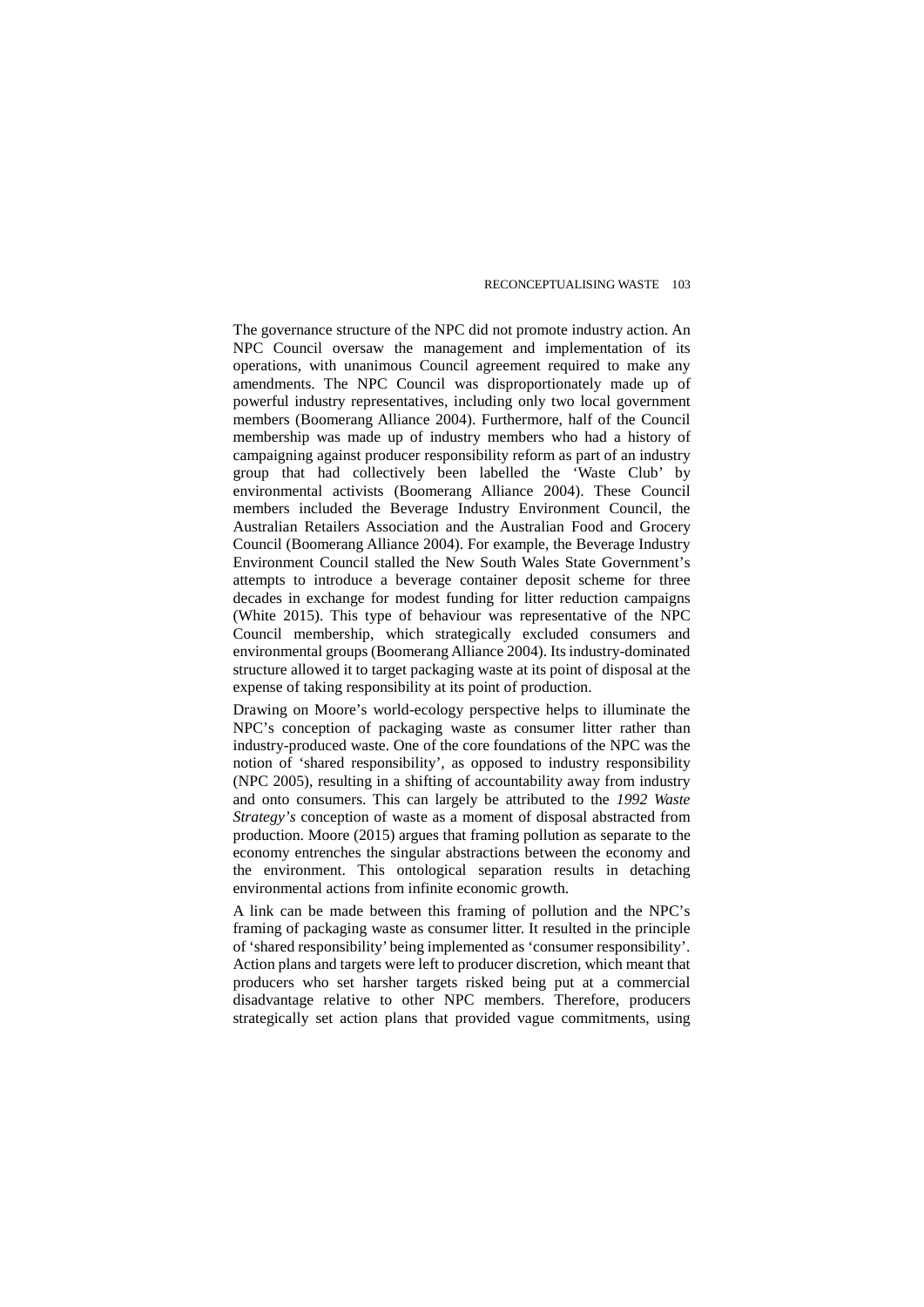unspecific language such as 'encourage', 'promote' and 'as appropriate', and focused on encouraging consumer recycling instead (Boomerang Alliance 2004: 26). This has been a long-standing approach of the packaging industry – for example, the *Do the Right Thing* campaign of the 1980s which targeted consumer littering behaviour. Ironically, that campaign was launched by the packaging industry that was responsible for the ever-increasing production of excessive packaging it was encouraging consumers to reduce (Four Corners 2003).

### **Education campaigns**

In its strategy to address municipal solid waste, the *1992 Waste Strategy* deployed government-led consumer education campaigns. It was asserted that a 'lack of consumer information about waste minimisation and recycling' was one of the key barriers to waste reduction (CEPA 1992: 14), which can be seen as underpinned by a mainstream environmental economic approach. The solution prescribed was consumer behavioural change campaigns. While this was a valuable action in itself, its overemphasis on consumer responsibility sidelined the importance of addressing the supply-side of waste generation, such as the staggering growth in production of single-use products emerging at the time.

From an environmental economic perspective, demand signals in the market are seen as the most efficient way to reach sustainable outcomes, assuming there are correct price signals and sovereign consumers have full information. The *1992 Waste Strategy's* education campaigns aimed to passively manipulate consumer demand for recyclable products and thereby influence producers to alter supply. This is often referred to as consumer 'nudging'. Nudging is a method favoured by environmental economists as it attempts to change consumer behaviour without 'command and control' government intervention (Spash and Dobernig 2017).

However, neoclassical environmental economists fail to see the 'sovereign' consumer in the context of institutional power and societal norms. From a *social* ecological economic perspective, producer power can generate demand often more powerfully than consumer demand can generate supply. Business 'nudging' has historically been more powerful than government 'nudging' because businesses occupy a culturally dominant position in consumer behaviour. This position includes large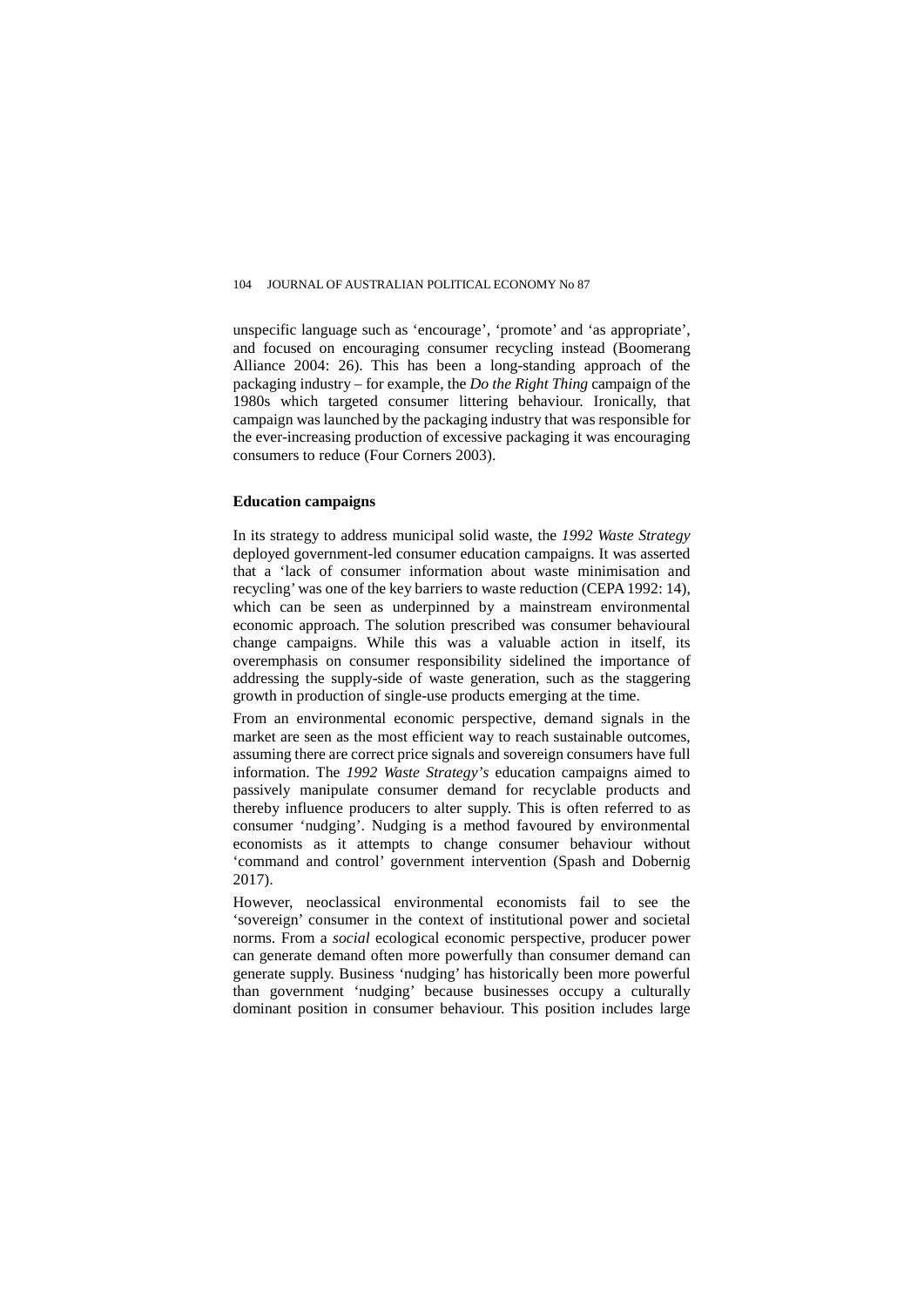marketing and consumer research departments dedicated to consumer 'nudging', with far reaching tactics such as subtle product placements in media entertainment (Spash and Dobernig 2017). While government-led consumption campaigns did have an impact, passively competing with highly funded industry campaigns alone did not address the rapidly increasing production, consumption and disposal of municipal solid waste. The education campaigns were executed in the manner of 'new environmental pragmatism' that presented recycling as a simple solution. For example, suburban Sydney's local government Kogarah Municipal Council implemented the *1992 Waste Strategy's* education campaigns with its new waste service in 1999. The new service included fortnightly bin collection of co-mingled recycling, which replaced the previous recycling crates that were one quarter the size. The education campaign came in the form of a video delivered to 14,000 households featuring famous Australian actor Michael Caton (Planet Ark 2005). The campaign used simple and entertaining messaging intended to raise awareness, thereby framing growing municipal solid waste as a problem to be fixed through consumer behavioural change. The annual collection of recyclable waste per person in the Municipality of Kogarah increased from 75 kg in 1998 to 108 kg in 2000, which the Council attributed to the 'success of the multimedia campaign' (Kogarah Municipal Council 2005: 3). What was not widely communicated was the fact that increased recycling rates were offset by increased total municipal waste generation.

This local case study reflects the broader national impact of the *1992 Waste Strategy's* education campaigns. In spite of the increase in landfill waste diverted to recycling facilities, absolute waste generation rose over the policy's lifespan, with a particularly rapid increase in single-use material consumption. The first *National Waste Report* found that by 2006-07 municipal solid waste was contributing more to landfill than commercial and industrial, or construction and demolition waste (EPHC 2010).

#### **The 2009 National Waste Policy**

The *2009 National Waste Policy: Less Waste, More Resources* was established in an effort to renew the momentum in taking a national approach to waste. The *1992 Waste Strategy* had contributed to the establishment of local, State and Territory waste legislation which amounted to a patchwork of various approaches lacking national cohesion.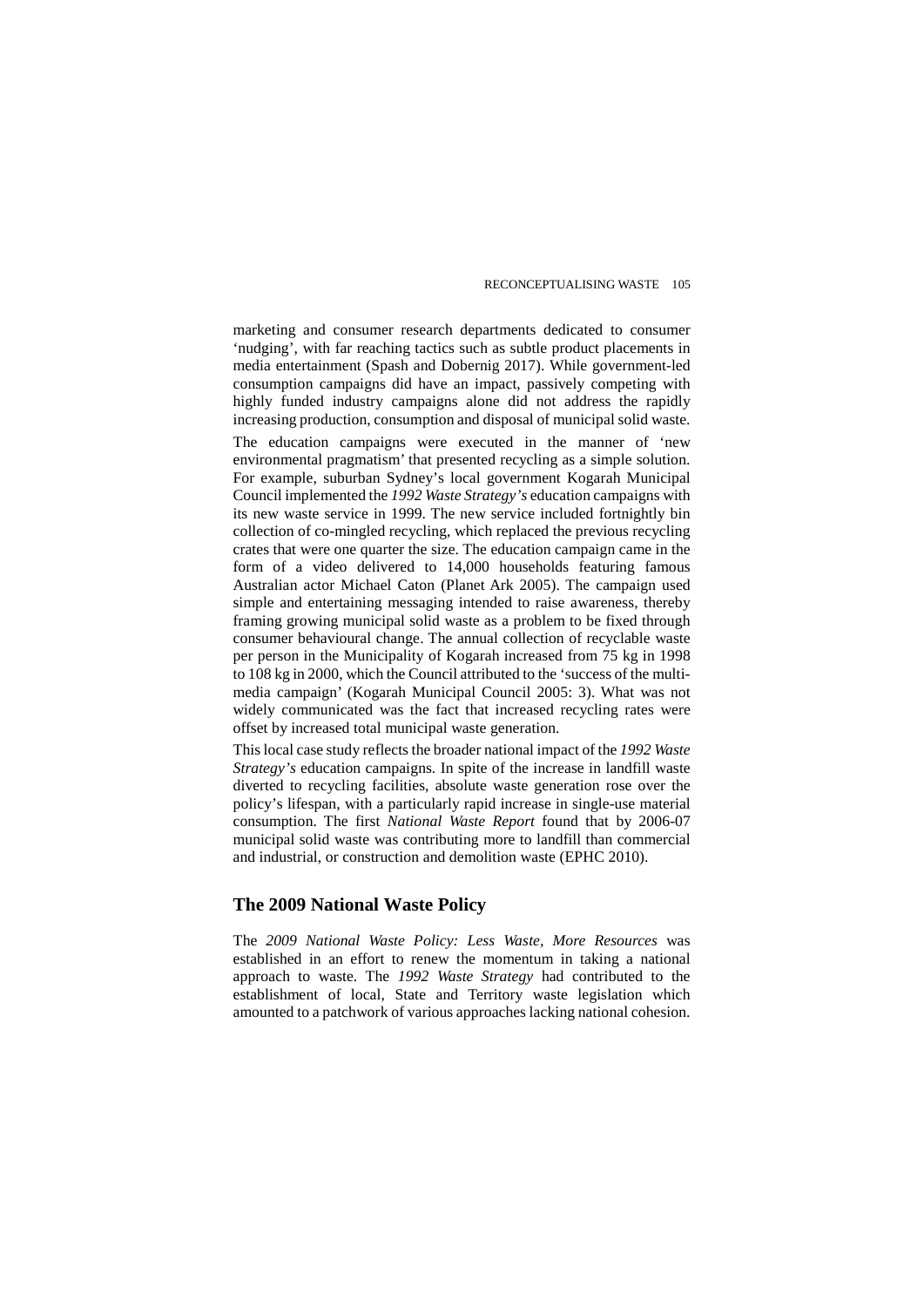The 2009 policy aimed to set a clear 10-year national direction for waste management. However, it did not set a specific waste reduction target and, over the policy's lifespan, absolute waste volumes increased from 53.7 Mt in 2009-10 to 74.1 Mt in 2018-19 (ABS 2013; BEC 2020).

This second iteration of national waste policy took into account the material changes of Australia's waste stream. Two types of waste that were targeted were e-waste and organic waste. E-waste had become Australia's fastest growing waste stream, growing three times faster than the rate of standard municipal solid waste (EPHC 2010), while organic waste presented an opportunity to incorporate waste management into climate policy (EPHC 2009).

Despite the new momentum, there was a continuity with the previous policy in targeting waste at its point of disposal. The title of the policy signalled its reluctance to reduce the ever-increasing material throughput; 'Less Waste, More Resources' (EPHC 2009) implied that waste was to be reduced (less waste) while sustaining growth in production volumes (more resources) via material recovery and recycling for re-manufacturing. The following two examples of the policy's approach to e-waste and organic waste demonstrate this ontological continuity in the policies from 1992 to 2009.

#### **The Mobile Muster product stewardship scheme**

Product stewardship was the key strategy employed to target e-waste. It is an approach which relies on all actors involved in the entire lifespan of a product taking shared responsibility for its environmental impact. Just like the NPC, this took the form of shifting responsibility away from producers and onto consumers. The outcome of this strategy was the *2011 Product Stewardship Act,* which had three types of product stewardship arrangements: mandatory, co-regulatory and voluntary. To date, there are no mandatory arrangements (DAWE 2021), demonstrating a lack of enforced producer responsibility.

Mobile Muster is an accredited voluntary arrangement for mobile phone recycling (DAWE 2021). It is managed and funded by the Australian Mobile Telecommunications Association, which is made up of major handset manufacturers, service providers and retail outlets such as Optus, Telstra, Samsung and Apple (Mobile Muster 2018). It provides recycling boxes for used mobile phones with about 3,500 drop-off points across the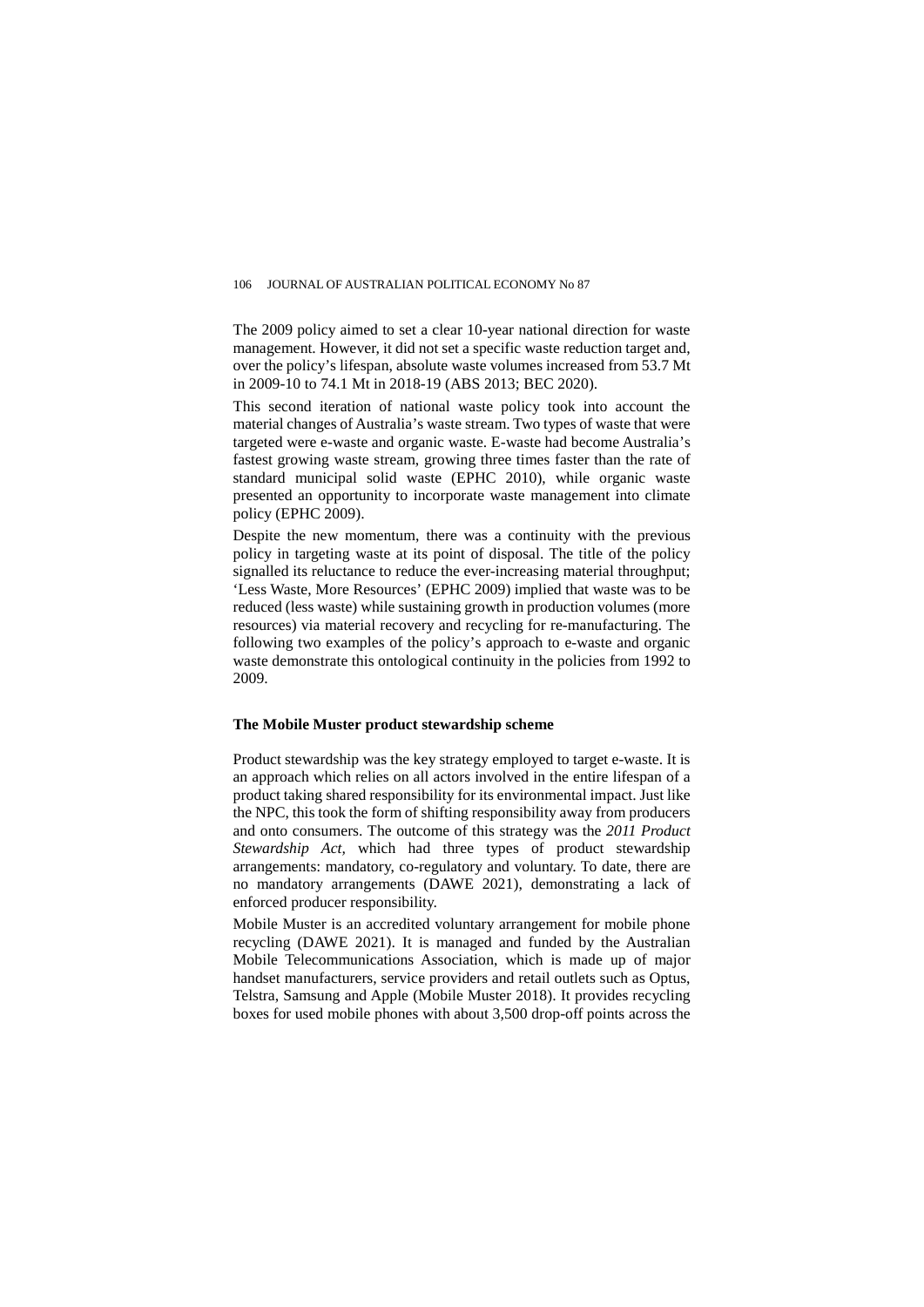country. Once the mobile phones are collected, they are recycled by Mobile Muster's partner True End to End IT Lifecycle Solutions, a global e-waste recycling company with facilities across Asia, Europe, the United States and Oceania.

Mobile Muster increased its number of collected mobile phones and batteries from 250,000 in 1998 to 1.2 million in 2018, which seems like a clear-cut success (Mobile Muster 2018: 7). However, when framing ewaste as production itself, it becomes evident that these collection rates were synonymous with larger volumes of mobile phone production and purchases. For example, mobile phone penetration in Australia's population jumped from 76% to 91% from 2014 to 2019 (Deloitte 2019). Mobile Muster cites that there are currently about 25 million unused mobile phones being stored in homes across Australia, and of that, only 5 million are actually broken and no longer functional (Mobile Muster 2020).

Rather than exploring why 20 million functioning mobile phones are not being used, criticism is levelled only at the fact they have not been delivered for recycling. This does not challenge the underlying cause of millions of functioning mobile phones remaining stored and unused, which can largely be attributed to the high turnover rate in mobile phone consumption encouraged by Mobile Muster members. For example, the strategic regular release of newer models often with slight upgrades or new charging cables, or Apple openly admitting to deliberately decreasing mobile phone lifespans by slowing down the processors in older iPhone models as their batteries wore out (McMahon 2017).

Not only is increased mobile phone recycling connected to increased mobile phone production, but the former may actually encourage the latter. By drawing on Moore's emphasis on how nature works *for* capitalism rather than what capitalism does *to* nature (2015), a link can be made to the way e-waste works *for* mobile phone production rather than simply being its by-product. Mobile Muster's recycling drop-off points may actually increase sales, and hence work *for* mobile phone production. Drop-off boxes are spread across 2,000 retail stores and 400 local councils (Mobile Muster 2018) – a strategic disproportionate placement that is conducive to increasing store sales.

Mobile Muster's advertising is centred on romanticising consumer recycling, thereby negating feelings of guilt associated with new mobile phone purchases. This is demonstrated by its website heading; 'Do good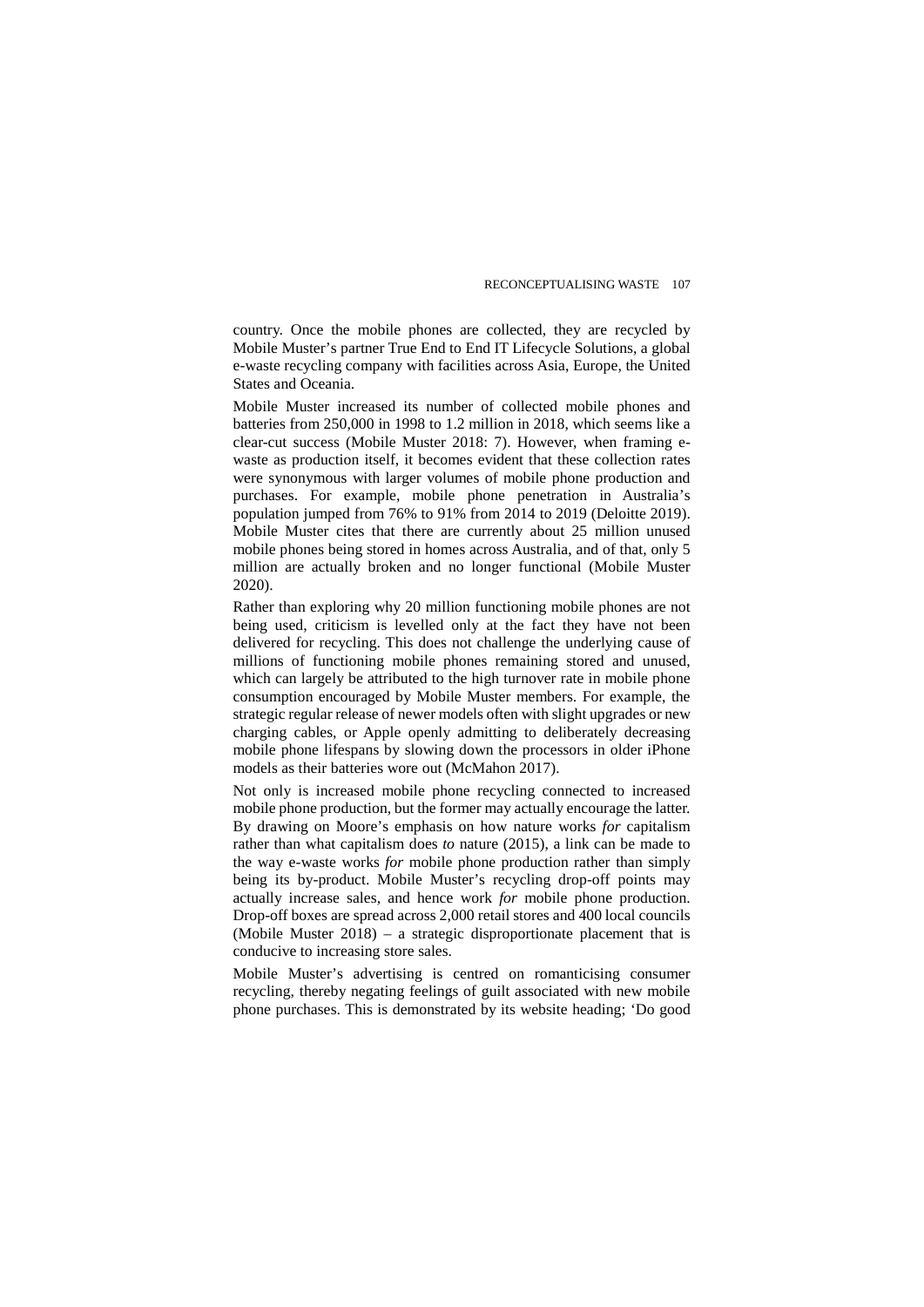for tomorrow, recycle your old mobile today' and the accompanying introductory video that closes with: 'so next time you're getting a new phone, don't forget the old one' (Mobile Muster 2020). This overtly encourages people to dispose of old mobile phones on their way to purchasing new ones. The simple messaging represents 'new environmental pragmatism' in its approach to e-waste which does not consider the environmental implications of simultaneously increasing recycling rates with production and sales rates.

Consumer psychology experiments have demonstrated the causal link between increased access to recycling and increased wastefulness due to reduced feelings of guilt. For example, one well-known experiment found the average daily usage of restroom hand paper towels increased by half a paper towel per person within the presence of a recycling bin (Catlin and Wang 2013). Behavioural findings like these caution against initiatives that solely emphasise the benefits of recycling without also addressing the need for absolute reductions in consumption.

#### **The Landfill Gas Method**

In 2009, organic waste accounted for almost two thirds of all waste sent to landfill (EPHC 2009), raising concerns over its effect on greenhouse gas emissions, given its release of methane when decomposing in the anaerobic environment of landfills. The *2009 Waste Policy* combined organic waste management with climate policy in its strategy to include landfill emissions in the then-proposed Carbon Pollution Reduction Scheme (EPHC 2009). Although the scheme did not eventuate, the 2009 policy created the momentum for the *Landfill Gas Method* in 2015.

The *Landfill Gas Method* sits under the Emissions Reduction Fund which developed in 2015 as a voluntary scheme providing incentives for industry to reduce emissions. Fund participants earn Australian Carbon Credit Units (ACCUs) per tonne of carbon dioxide equivalent reduced or stored, which can then be sold to generate income or meet environmental compliance requirements. The *Landfill Gas Method* credits projects that eliminate methane gas generated by the anaerobic decomposition of organic waste in landfills. These projects collect and transport methane gas to combustion devices via a system of embedded landfill pipes. There are currently over 130 landfills in Australia capturing and combusting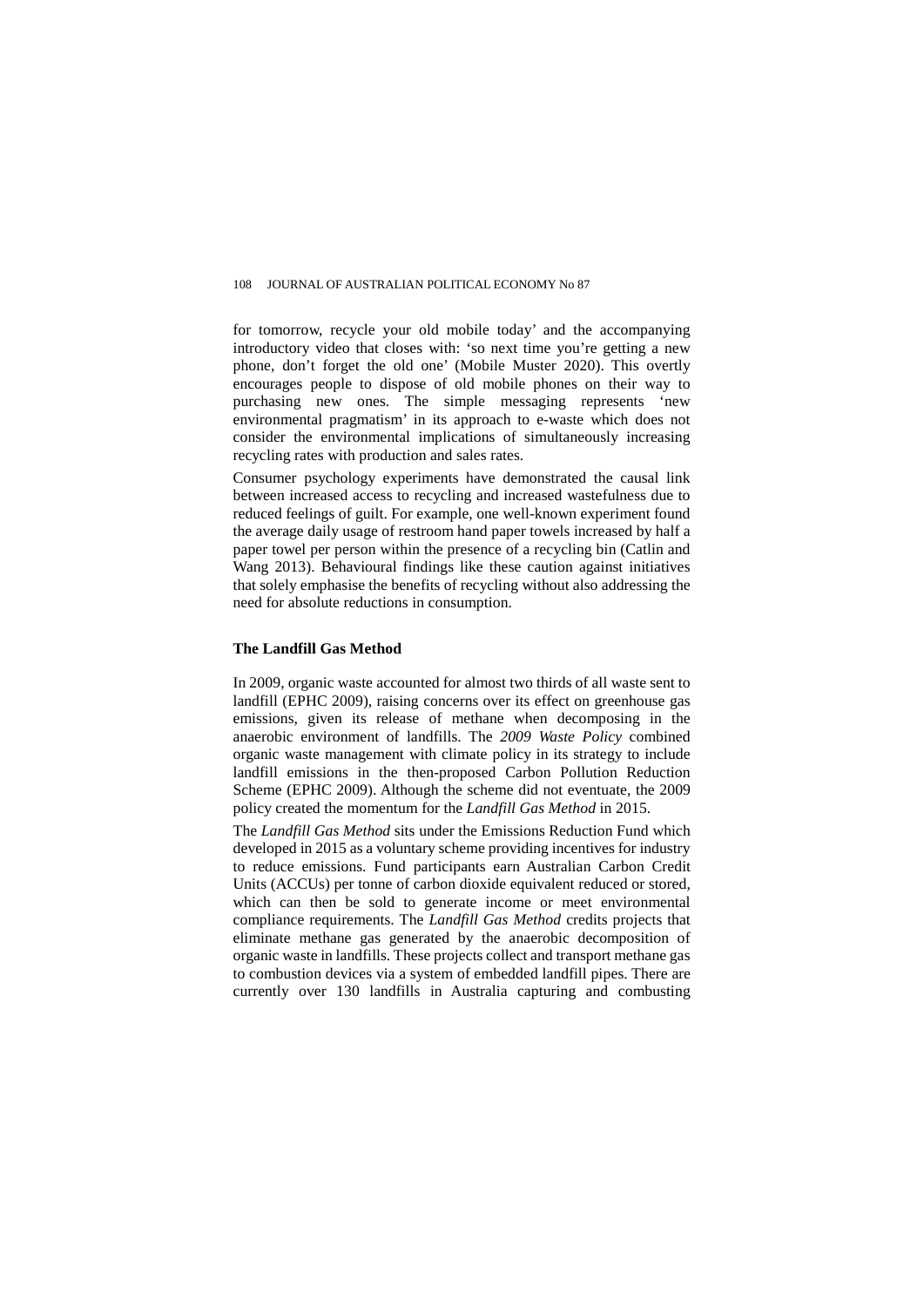methane to generate electricity for sale in the grid (Clarke and McCabe 2017).

From the physical perspective of social ecological economics, it is important to note that these landfill capture and combustion projects result in the generation of carbon dioxide. The combustion of methane does not eliminate greenhouse gases but converts methane into carbon dioxide. Indeed, methane has 25 times the global warming potential of carbon dioxide (EPHC 2010) and its emissions from landfill have led to some countries such as Sweden and Finland banning organic waste from landfills all together (KPMG 2018).

However, the *Landfill Gas Method* rewards the generation of energy from landfill methane and does not include incentives for reducing absolute organic waste to begin with. Registered projects can claim ACCUs for their abatement and earn income in a policy tactic that has commonly been described as paying polluters to pollute less. Abatement assumes the waste already exists and merely seeks a relative decline in emissions. This approach arises from abstracting waste from its moment of production and reducing it to a moment of disposal with no prior history.

In the absence of measures to reduce absolute volumes of organic waste, landfill capture and combustion projects achieve a *relative* decline in the growth of emissions from organic waste. Solely scaling up the number of landfill capture and combustion projects alone does not require any reduction in total organic waste (Boomerang Alliance 2019). It may even secure continued rates of organic waste being disposed at landfills, as projects must secure long-term feedstock contracts which require ongoing access to large amounts of organic waste to maintain viability. Meanwhile, one fifth of bought food continues to be thrown out in Australia each year (Food Bank 2021).

# **The 2018 National Waste Policy**

The third iteration of national waste policy, the *2018 National Waste Policy: Less Waste, More Resources,* was largely a crisis response to China's ban on its waste imports*.* After previously importing and recycling about half of the world's total paper and plastic waste (de Freytas-Tamura 2018), China announced its *National Sword Policy* comprising a set of strict contamination thresholds on imported waste (Downes 2018). Given the difficulty in meeting the new thresholds, they materialised as bans. For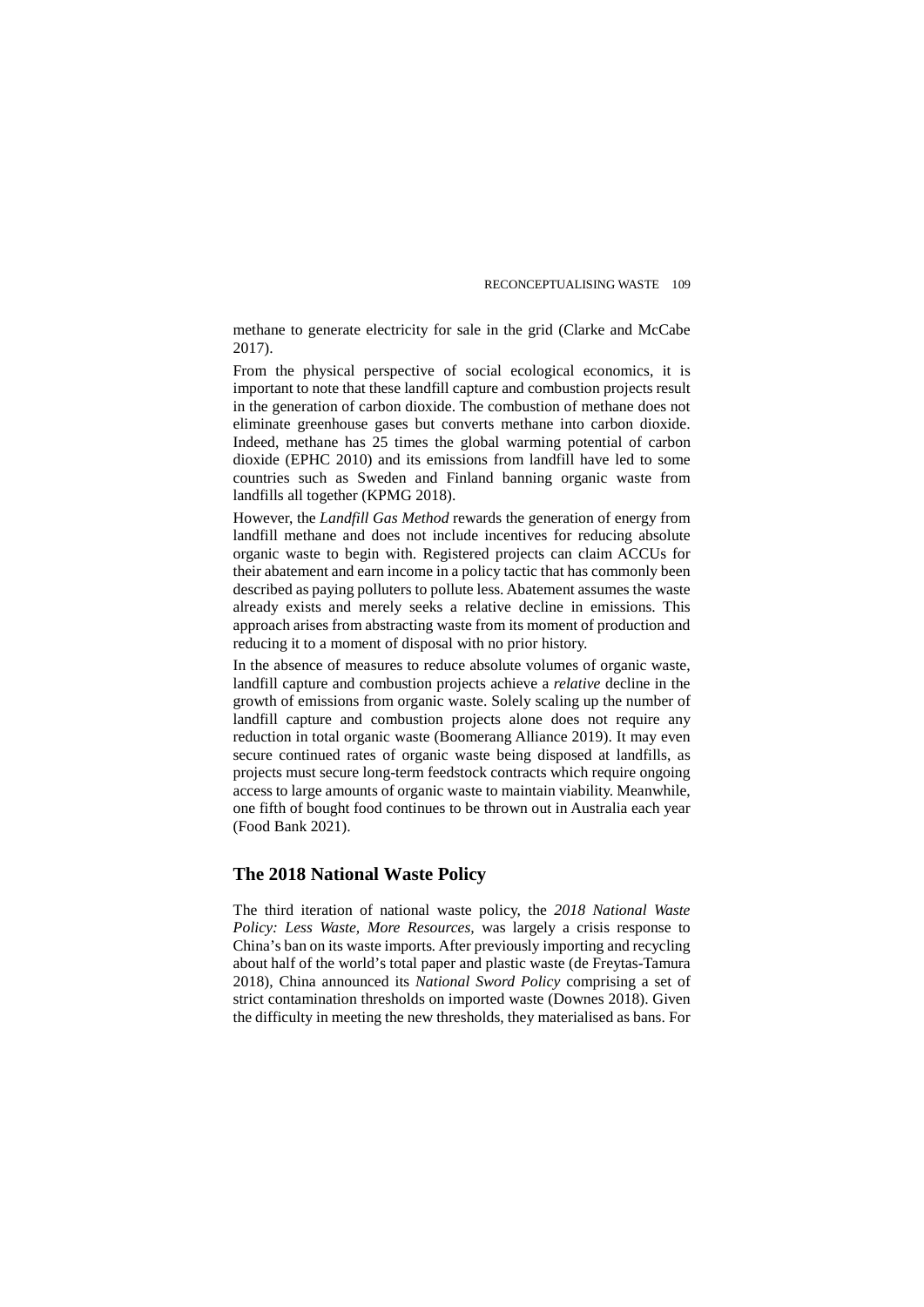example, the contamination threshold for paper and plastic was reduced to 0.5% which is a level of purity that is currently almost impossible to achieve, requiring every plastic bottle to be lid- and label-free prior to export (Downes 2018).

The ban affected the annual 1.27 Mt of waste Australia was exporting to China, including 29% of kerbside collected recyclable paper and 36% of kerbside collected recyclable plastic (BEC 2018a). It resulted in the mass stockpiling of waste by recycling operators who lacked sufficient physical capacity and funds to process or sell the waste (BEC 2018b). Many operators closed their doors to local councils such as Queensland's suburban Ipswich City Council that temporarily diverted all of its collected kerbside recyclable content to landfill (Hyam and Roe 2018).

In response to the changing global waste trade, the *2018 Waste Policy* and the subsequent *2019 Waste Action Plan* provide a guiding waste management framework up to 2030 and signal a policy shift that 'embodies a circular economy, shifting away from take-make-use-dispose material flows' (COAG 2018: 3). Unlike the preceding national waste policies, the 2018 policy can be viewed as a step in the right direction in taking a more holistic approach to waste, i.e. applying circular designed products and methods of consumption that involve extending the material longevity of products, and introducing business models that shift away from single-use ownership to sharing platforms. While it is too soon to assess the policy's outcomes, it is important to develop an analysis of the policy's use of the circular economy concept, recognising that its adoption without clearly defined environmental goals or scientific foundations can lead to the risk of superficial rhetoric without substantive action (de Jesus and Mendonça 2018). The following sub-sections of this article probe these concerns.

#### **The circular economy as the international waste trade**

The framing of China's waste trade has important implications for waste policy. A popular narrative that has prevailed is that official waste exports were being dumped onto an unwilling China. For example, media reactions to China's ban included *The New York Times* referring to China as 'the world's garbage dump' (de Freytas-Tamura 2018) and *Al Jazeera* observing that it 'has left nations scrambling to find new dumping grounds' (Thomas 2018).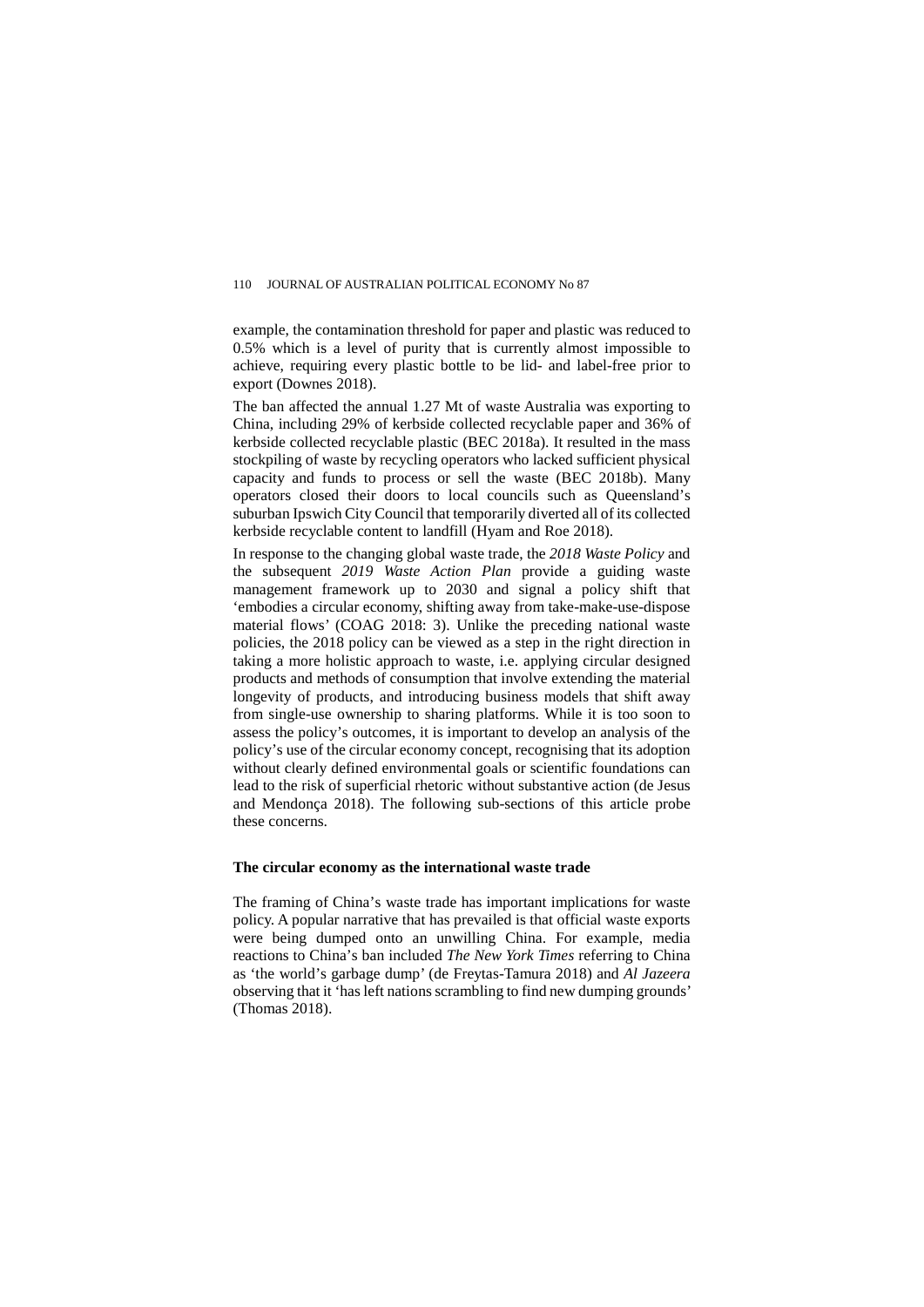Notwithstanding its environmental and ethical consequences, the entire waste trade should not be regarded 'dumping' as this dismisses the fact it is a *trade* that has an intimate connection with the trade of products. The physical flow of materials - as both goods *and* waste - crosses geographical boundaries. An illustrative example of this comes from Donald Trump blaming China for waste that floated into the west coast of the United States (Parker 2018). Solely assigning responsibility to China for this waste generation overlooks the fact that the U.S. is the largest importer of goods *from* China and the largest exporter of waste *to* China (Minter 2013: 8). This circular flow of materials is no coincidence.

The circular economy can ironically be seen as the international waste trade from which the *2018 Waste Policy,* with its new waste export ban, is ostensibly trying to become independent (COAG 2019). The history of China's waste trade embodies an international circular material flow that utilises waste recovery as an input for expanding production and further waste flows. China's waste imports grew in tandem with its manufactured exports in the 1980s, serving as more cost-effective production inputs than virgin material imports (Minter 2013). For example, imported waste metal accounted for 22% of China's copper production in 1980, 38% in 1990 and 74% in 2000 (Minter 2013: 78). Over time, increasing volumes of China's exports came back in the form of waste imports that were in domestic demand for recycling and re-manufacturing.

This circular movement of waste and products is further illustrated by the location of manufacturing and recycling hubs within China. Some of the world's largest manufacturing hubs are strategically located near some of the world's largest recycling hubs in Guangdong Province. For example, the cities of Shenzhen, Guiyu and Mayong have been described, respectively, as the 'world's factory', one of the biggest e-waste recycling hubs, and one of the biggest manufacturing hubs for recycled cardboard (Minter 2013). This spatial proximity enables efficient transportation from recycling facilities to factories for re-manufacturing in a circular material flow. In fact, Australia's recyclable waste exports were already shifting away from China before the implementation of its ban, as they were moving in tandem with the shift of many manufacturing hubs outside of China (Greenpeace East Asia 2019).

As Australia's top trading partner, China accounted for 24.5% of Australia's total imports in 2018-19. (DFAT 2019). Being a major importer of manufactured products, simply banning the export of recyclable waste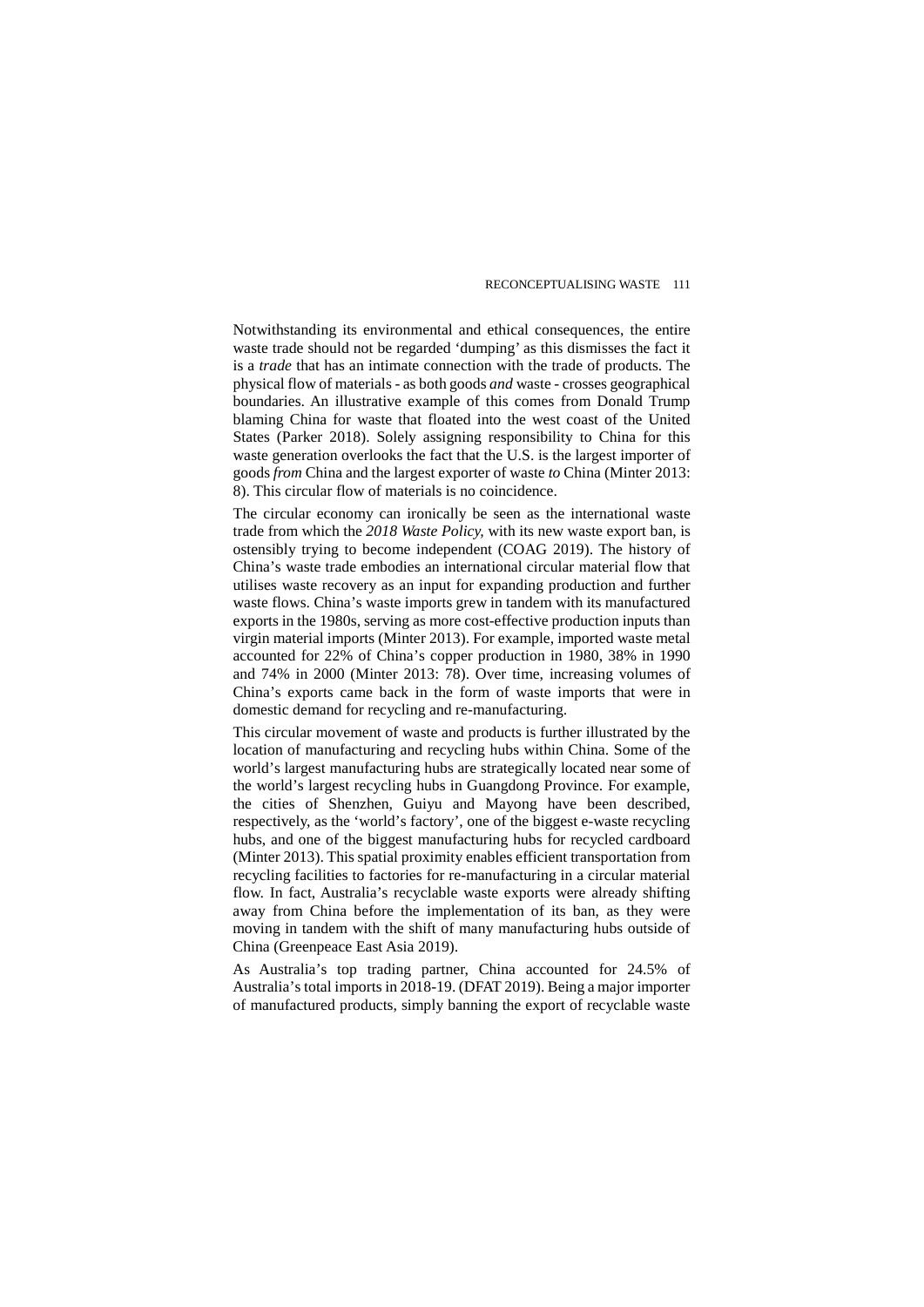without addressing imported material will not reduce Australia's absolute waste volumes. In order to achieve truly circular material flows policy attention should also be paid to imported material, for example through minimum standards and specific material prohibitions.

#### **The physical limits of recycling**

The *2018 Waste Policy* positions recycling as a key component in its circular economy approach. While recycling has come to signal environmental sustainability, its non-environmental origins still remain present today and have contributed to its common over-emphasis as a sole solution. Expanding recycling is certainly a valuable policy tool, yet it is critical to simultaneously pay attention to the overall material throughput of the economy. Historically, recycling has largely been economically driven (Minter 2013). The *2018 Waste Policy* can be seen to adopt the circular economy in a way that connects production and waste via profit, through seeking to commodify recycled waste as input for increased production volumes. In this way, the historical roots of recycling continue today.

The recycling industry did not originally have an environmental image. In fact, the word *recycling* was only invented in the 1920s, although its history stems much further back (Minter 2013). Its origins lie in the actions of waste pickers driven by an economic motive for income, and factories driven by the cost savings offered from recycled inputs used in manufacturing. In the British colonial economy of nineteenth century Australia, leftover waste was often dumped at sea or in dumping grounds such as Sydney's now Moore Park, the city's first communal dumping ground (EPHC 2010). Waste pickers went through dumping grounds and offered recovered waste material to factories for re-use in what was known as 'grubbing' rather than recycling (EPHC 2010). This practice continues today, particularly but not exclusively in waste importing countries. Selfemployed waste pickers were, and are, mostly driven by a need for income rather than environmental concern.

Perpetuating a solely 'green' account of recycling misses some significant grey areas in terms of how effective recycling actually is. Firstly, almost nothing is 100% recyclable (Minter 2013). Almost all recycling results in some amount of waste; valuable parts of products are recycled while nonvaluable parts are discarded, for example specific valuable materials in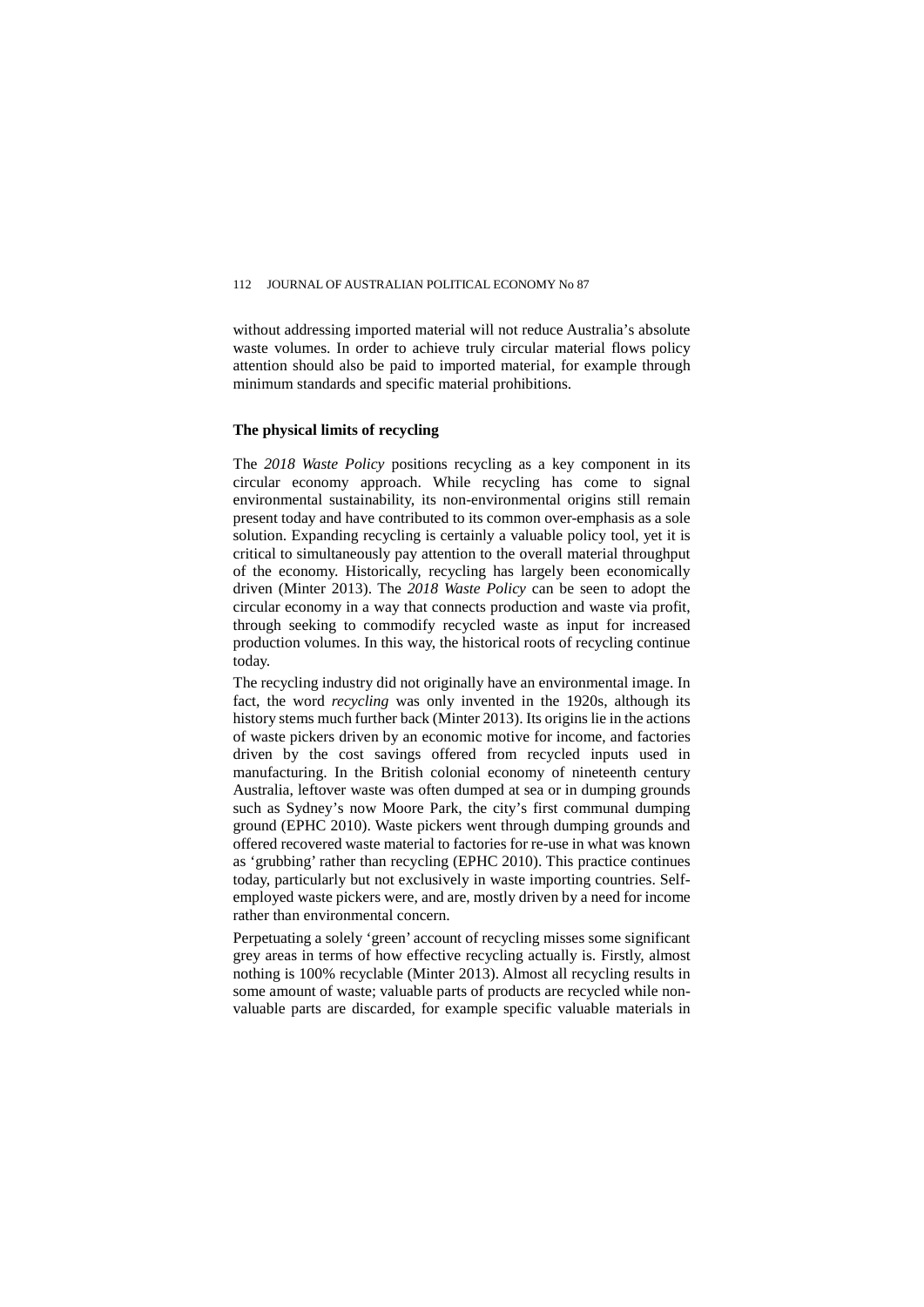electronic devices. This is downplayed in the *2018 Waste Policy* which refers to a 'circular economy that eliminates waste' (COAG 2018: 7).



**Figure 2: Realistic representation of a circular economy**

*Source:* Figge and Thorpe (2019: 64).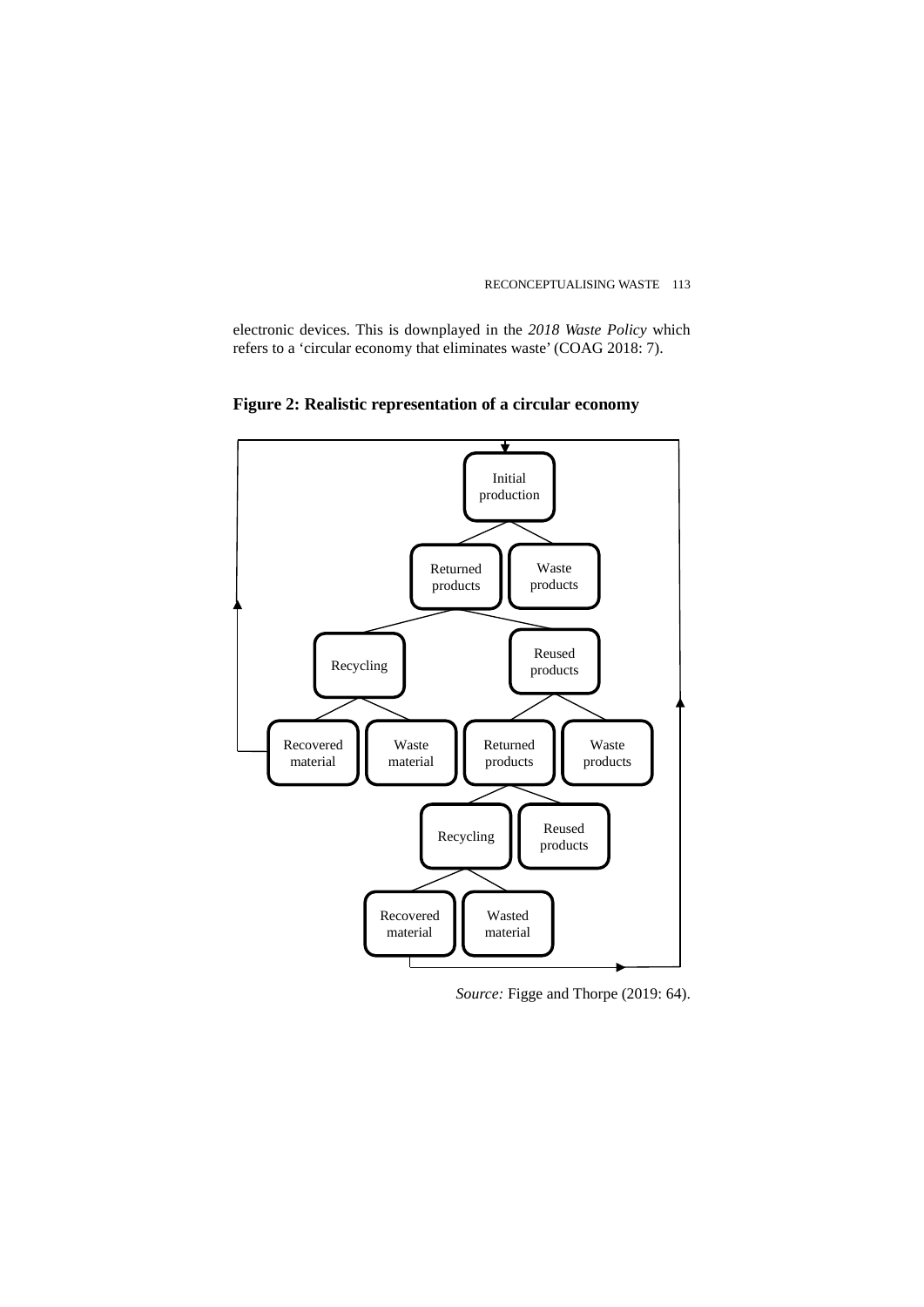From an ecological economic perspective, what matters is the resulting total material waste in the ecosystem. Figure 2 above represents a more accurate representation of a circular economy, with wasted material occurring throughout the circular flow. For a circular economy to reduce absolute waste, a simultaneous reduction in the initial production stage of the economy would need to occur.

Secondly, most materials cannot be recycled infinitely. For example, most paper can be recycled up to six times and most plastic up to three times (Minter 2013) due to the occurrence of polymer degradation causing long fibres to break down into shorter and less useful fibres (Göpferich 1996). In this way, recycling can be considered a form of 'down-cycling' into less and less recyclable material. The finite recycling of resources is emphasised by ecological economics. Kenneth Boulding famously said that 'we cannot turn pots back into clay' (Cato 2011: 75). This is not to disregard the benefits of recycling, but to caution against its exaggeration as a fix-all solution.

With its grounding in the physical outcomes of environmental policy, social ecological economics draws on thermodynamics, which is a branch of physics that deals directly with the transformation of energy and matter. The key implications of thermodynamic laws for waste management and the circular economy are that the environment's natural resources are finite, that what has already been extracted and produced cannot be removed from existence, and that all real processes cannot be reversed (Mayumi 2017). With 100 billion tonnes of material entering the global economy every year and only 8.6% of it being cycled back into production processes for a finite number of times (Circle Economy 2021), increased circular material flows must be coupled with absolute declines in excessive production in order to respect ecological limits.

However, the 'new environmental pragmatism' implicit in the way that the *2018 Waste Policy* adopts the circular economy seems to ensure the sustainability of infinite growth in production and consumption. The policy proposes that a 5% increase in the material efficiency of production could contribute \$24 billion to Australia's GDP (COAG 2018). This prioritises political validation over significant waste reductions, connecting production and waste in a way that, in fact, supports sustained growth in accumulation. Evidence suggests that increases in the material efficiency of production are unable to outpace the material growth in production required for an absolute decline in waste (Jackson 2017). For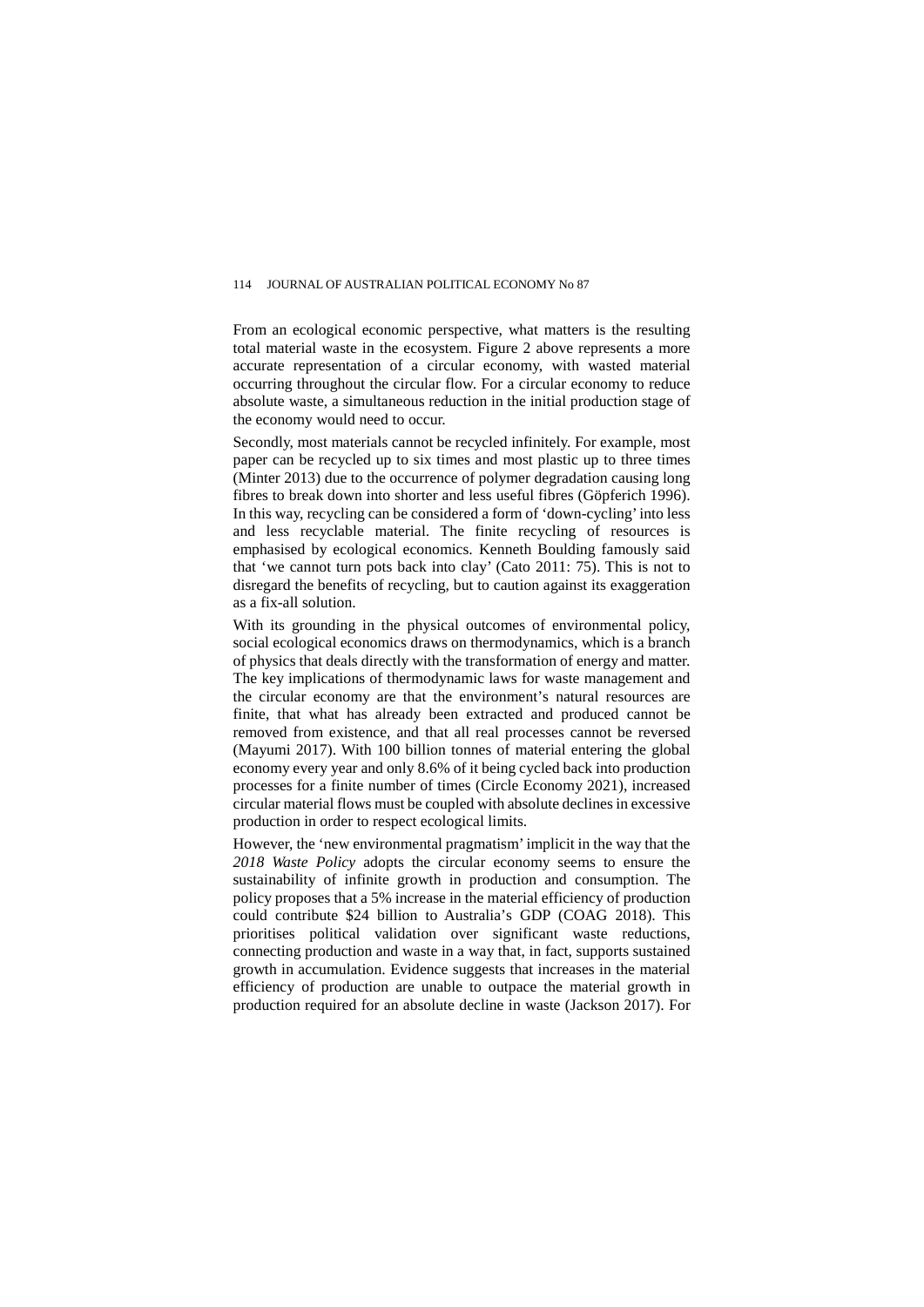example, the increased recycling rate from 52% in 2006-07 to 60% in 2018-19 was swamped by the increase in absolute waste generation from 43.8 Mt in 2006-07 to 74.1 Mt 2018-19 (EPHC 2010; BEC 2020).

While it is true that circular economy principles may achieve a *relative* decoupling of resource consumption from economic growth, they do not aim for an *absolute* decoupling. The Australian Government's position on decoupling has been articulated by current Prime Minister Scott Morrison who claimed that 'we don't believe we have to choose between our environment and our economy' (Mason and Butson 2019). In fact, the lack of evidence for absolute decoupling suggests that not prioritising policies' environmental outcomes over physical economic growth leads to everincreasing volumes of waste.

While the circular economy is a step in the right direction towards unifying production and waste, it is often co-opted by governments as a 'workable' approach emphasising waste recovery as a means for sustaining economic growth, rather than a 'disruptive' approach that challenges the increasing material growth of the economy (de Jesus and Mendonça 2018: 75). Just as carbon trading markets provide profit-making opportunities and have been described as 'accumulation by decarbonisation' (Bumpus and Liverman 2008: 142), the Australian waste policy's circular economy rhetoric may be described as 'accumulation by recycling'.

#### **Conclusion**

Environmental governance too often targets waste after the fact at its point of disposal, rather than addressing producers at the point of production. Within a materially finite environment, infinite growth in resource extraction and waste generation is incompatible with ecological limits. Domestic waste volumes have grown rapidly over the course of Australia's three national waste policies, from 32.4 Mt in 2002-03 to 74.1 Mt in 2018- 19, which is enough physical waste to fill over 130,000 Olympic swimming pools (EPHC 2010; BEC 2020).

The policies have sought a relative rather than absolute decoupling of economic growth from waste generation. Historical evidence shows that the relative dematerialisation of production alone has not led to absolute declines in material throughput on any meaningful scale in practice (Jackson 2017). Reckoning with this has political implications for the pursuit of infinite economic growth. Reconceptualising the production of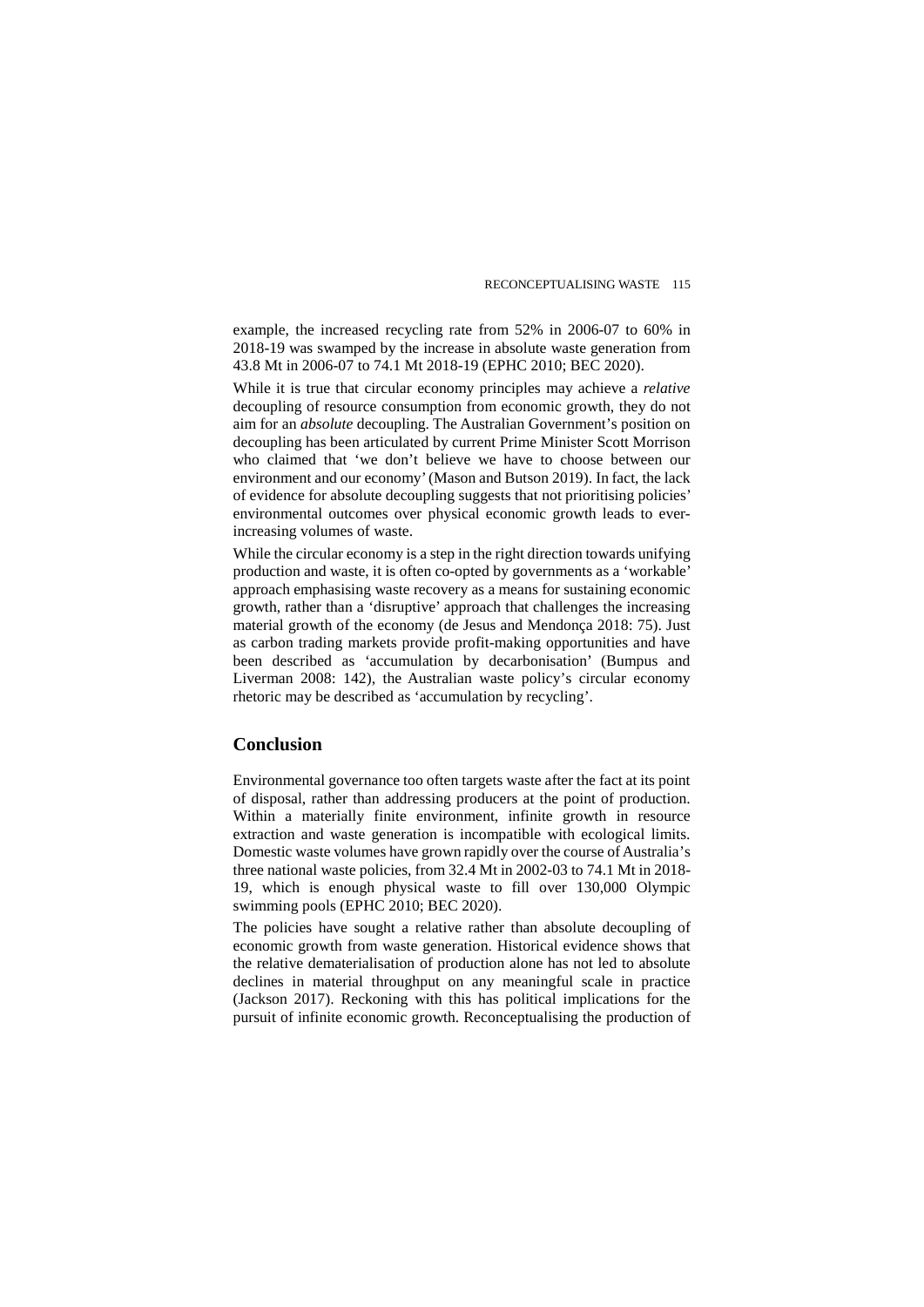valued products as the simultaneous production of what will eventually become waste will inevitably generate opposition from within the structures of capitalism that create its economic growth imperative.

Calls to end the pursuit of infinite economic growth are commonly labelled utopian. Mainstream economists readily admit the environmental shortcomings of the current model of growth, yet often argue there are no viable alternatives and offer relative decoupling as a solution. However, this would be the equivalent of 'an engineer who admitted their bridge was clearly defective, and also prone to collapse, but argued you should still use it because there is nothing better available' (Spash 2017: 7). The absence of evidence for absolute decoupling in practice implies that absolute waste reductions are incompatible with what environmental activist Greta Thunberg has called the 'fairytale of eternal economic growth' (Chasan and Wainer 2019).

As the resources required for continued economic growth become scarcer, the Earth's capacity to absorb and withstand waste is diminishing. This article has offered an alternative conceptualisation of waste as an act of production as opposed to an act of disposal, thereby attempting to dismantle the ontological separation between waste and product. This holistic understanding of waste as embedded within the production process is grounded in the understanding that it is impossible to infinitely continue extracting, producing and disposing material at current rates.

*Antonia Flowers won the 2019 JAPE Young Scholars' Award and is now an Analyst in Deloitte's Energy Transition and Decarbonisation team.*

*aflo0797@alumni.sydney.edu.au*

#### **References**

ABS (Australian Bureau of Statistics) (2013), 'Waste Account, Australia', online: *https://www.abs.gov.au/ausstats/abs@.nsf/Products/4602.0.55.005~2013~Main+Features~ Main+Findings?OpenDocument.*

BEC (Blue Environment Consulting) (2018a), 'Data on Exports of Recyclables from Australia to China', *Department of Energy and Environment*, online: *https://blueenvironment.com.au/wp-content/uploads/2018/05/Exports-of-recyclables-from-*

*Aust-to-China-v2.pdf*.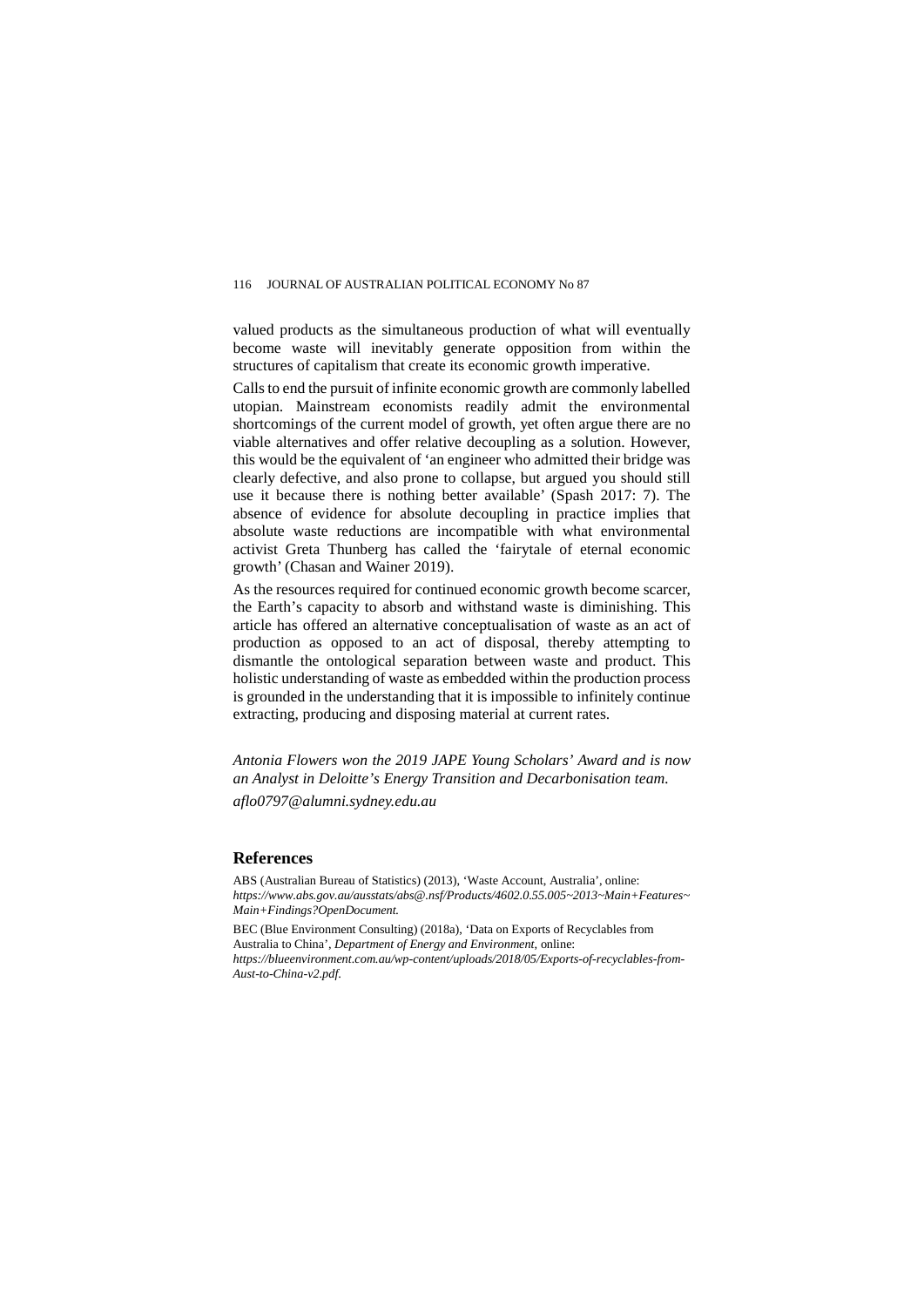BEC (Blue Environment Consulting) (2018b), 'National Waste Report 2018', online: *https://www.environment.gov.au/protection/waste/publications/national-wastereports/2018*.

BEC (Blue Environment Consulting) (2020), 'National Waste Report 2020', online: *https://www.environment.gov.au/protection/waste/national-waste-reports/2020*.

Boomerang Alliance (2004), 'National Packaging Covenant: Say No to the Waste Club', online: *https://www.pc.gov.au/\_\_data/assets/pdf\_file/0012/22161/sub054attachment1.pdf.*

Boomerang Alliance (2019), 'Is Waste to Energy a Solution?*'*, online:

*https://www.boomerangalliance.org.au/newsletter\_september\_2019\_is\_waste\_to\_energy\_a \_solution*.

Bryant, G. (2019), *Carbon Markets in a Climate-Changing Capitalism*, Cambridge University Press, Cambridge.

Bumpus, A.G. and Liverman, D.M. (2008), 'Accumulation by Decarbonization and the Governance of Carbon Offsets', *Economic Geography,* 84: 127–55.

Catlin, J.R. and Wang, Y. (2013), 'Recycling Gone Bad: When the Option to Recycle Increases Resource Consumption', *Journal of Consumer Psychology,* 23(1): 122–7.

Cato, M.S. (2011), *Environment and Economy,* Routledge, Abingdon, Oxon.

Chasan, E. and Wainer, D. (2019), 'Teen Activist Greta Thunberg to World Leaders: How Dare You!', *Bloomberg*, 24 September, online:

*https://www.bloomberg.com/news/articles/2019-09-23/teen-activist-greta-thunberg-toworld-leaders-how-dare-you.*

Circle Economy (2021), 'The Circularity Gap Report', online: *https://www.circularitygap.world/2021*.

CEPA (Commonwealth Environmental Protection Agency) (1992), *National Waste Minimisation and Recycling Strategy,* Department of the Arts, Sport, the Environment and Territories.

Clarke, W. and McCabe, B. (2017), 'Capturing the True Wealth of Australia's Waste', *The Conversation*, 24 August, online: *https://theconversation.com/capturing-the-true-wealth-ofaustralias-waste-82644*.

Costanza, R., Cumberland, J. H., Daly, H., Goodland, R. and Norgaard, R. B., Kubiszewski, I. and Franco, C. (2014), *An Introduction to Ecological Economics, Second Edition*, CRC Press, Hoboken, New Jersey.

COAG (Council of Australian Governments) (2018), '2018 National Waste Policy: Less Waste More Resources', online: *https://www.environment.gov.au/protection/wasteresource-recovery/publications/national-waste-policy-2018*.

COAG (Council of Australian Governments) (2019), 'National Waste Policy Action Plan', online: *https://www.environment.gov.au/protection/waste/publications/national-wastepolicy-action-plan*.

Deloitte (2019), 'Mobile Consumer Survey*',* online: *https://www2.deloitte.com/au/mobileconsumer-survey.*

de Freytas-Tamura, K. (2018), 'Plastics Pile Up as China Refuses to Take the West's Recycling', *The New York Times,* 11 January, online: *https://www.nytimes.com/2018/01/11/world/china-recyclables-ban.html*.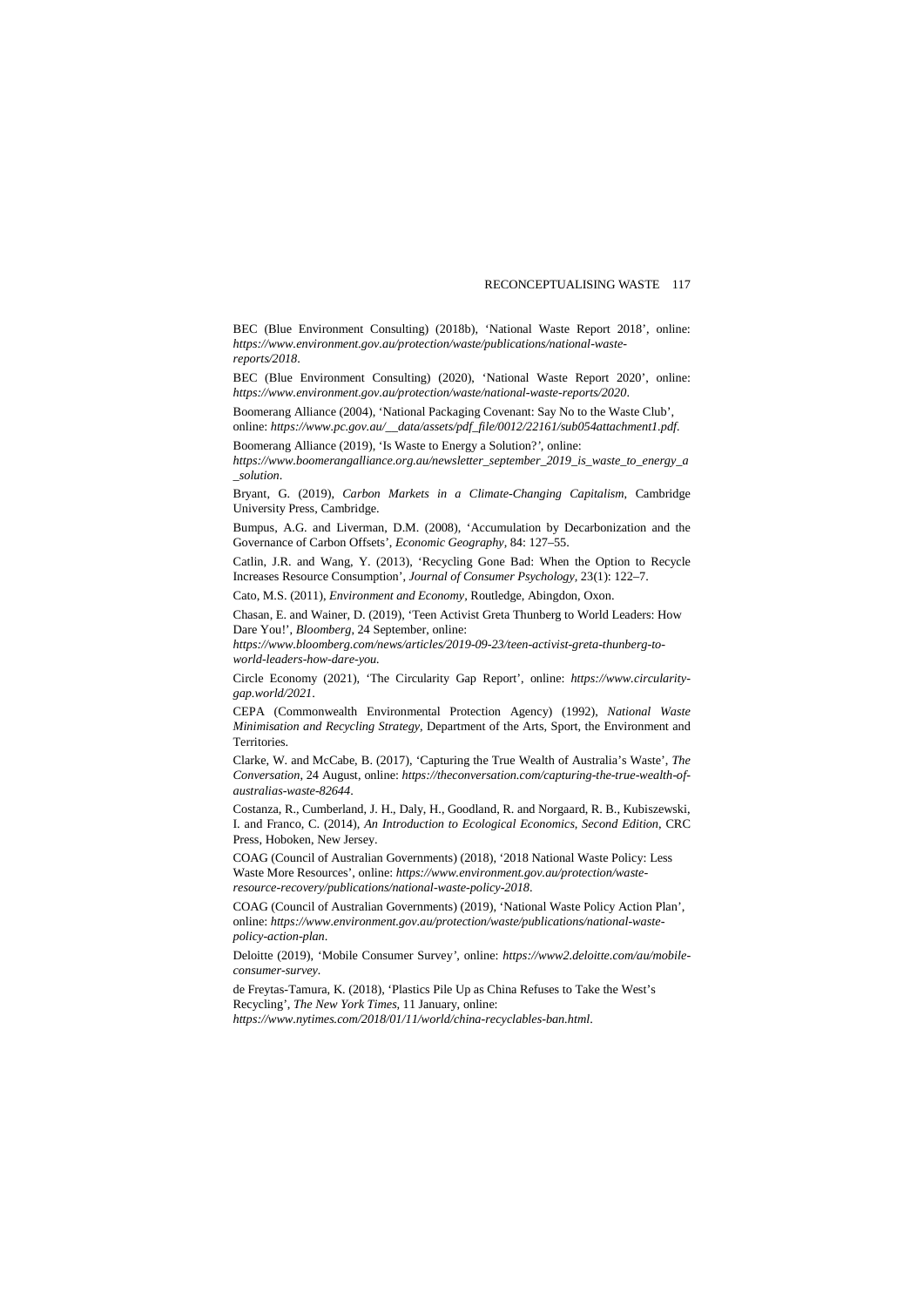DAWE (Department of Agriculture, Water and the Environment) (2021), 'Product Stewardship Schemes and Priorities', online:

*https://www.environment.gov.au/protection/waste/product-stewardship/products-schemes.*

DFAT (Department of Foreign Affairs and Trade) (2019), 'China Fact Sheet', online: *https://www.dfat.gov.au/geo/china/Pages/china*.

de Jesus, A. and Mendonça, S. (2018), 'Lost in Translation? Drivers and Barriers in the Ecoinnovation Road to the Circular Economy', *Ecological Economics,* 145: 75-89.

Downes, J. (2018), 'China's Recycling 'Ban' Throws Australia into a Very Messy Waste Crisis', *The Conversation,* 27 April, online: *https://theconversation.com/chinas-recyclingban-throws-australia-into-a-very-messy-waste-crisis-95522*.

Ellen MacArthur Foundation (2019), 'Completing the Picture: How the Circular Economy Tackles Climate Change', online:

*https://www.ellenmacarthurfoundation.org/assets/downloads/Completing\_The\_Picture\_Ho w\_The\_Circular\_Economy-\_Tackles\_Climate\_Change\_V3\_26\_September.pdf*.

EPHC (Environment Protection and Heritage Council) (2009), '2009 National Waste Policy: Less Waste More Resources', online: *http://www.nepc.gov.au/node/849/*.

EPHC (Environment Protection and Heritage Council) (2010), 'National Waste Report 2010', online: *http://www.environment.gov.au/protection/waste-resourcerecovery/national-waste-reports/national-waste-report-2010*.

Figge, F. and Thorpe, A. S. (2019), 'The Symbiotic Rebound Effect in the Circular Economy', *Ecological Economics,* 163: 61-9.

Food Bank (2021), 'Food Waste Facts', online: *https://www.foodbank.org.au/food-wastefacts-in-australia/?state=nsw-act*

Four Corners (2003), 'The Waste Club', *ABC*, online:

*https://www.abccommercial.com/librarysales/program/four-corners-waste-club.*

Göpferich, A. (1996), 'Mechanisms of Polymer Degradation and Erosion', *Biomaterials*, 17(2): 103–14.

Greenpeace East Asia (2019), 'Data from the Global Plastics Waste Trade 2016-2018 and the Offshore Impact of China's Foreign Waste Import Ban', online: *https://www.greenpeace.org/eastasia/publication/5907/data-from-the-global-plasticswaste-trade-2016-2018-and-the-offshore-impact-of-chinas-foreign-waste-import-ban/*.

Hyam, R. and Roe, I. (2018), 'Recycling Will Be Dumped by Councils Nationwide as Costs Blow Out, Government Association Says', *ABC News,* 20 April, online: *https://www.abc.net.au/news/2018-04-19/queensland-council-recycling-dump-to-startnationwide-reaction/9673370*.

IRP (International Resource Panel) (2019), 'Global Resources Outlook', online: *https://www.resourcepanel.org/reports/global-resources-outlook*.

Jackson, T. (2017), *Prosperity Without Growth*, Routledge, Abingdon, Oxon.

Kogarah Municipal Council (2005), 'Ready, Set, Go!', *New South Wales Government Resources*, online:

*https://www.environment.nsw.gov.au/resources/warr/2005018\_ed\_kogarahreadysetgo\_cs.p df*.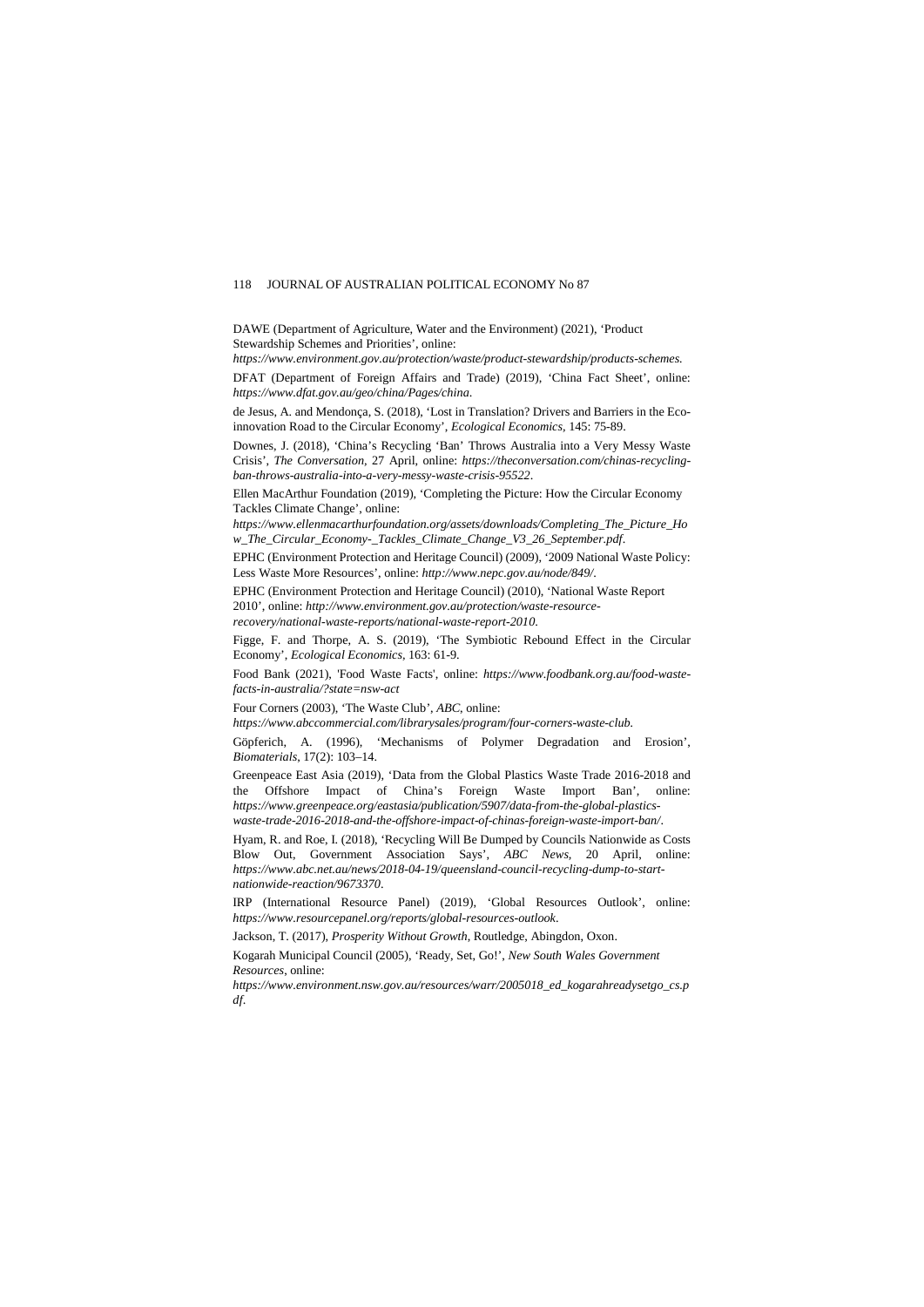KPMG (2018), 'Bioenergy State of the Nation Report', online: *https://s3-ap-southeast-2.amazonaws.com/piano.revolutionise.com.au/news/vabsvwo5pa8jnsgs.pdf*.

Krugman, P. (2014), 'Errors and Emissions', *The New York Times*, 18 September, online: *https://www.nytimes.com/2014/09/19/opinion/paul-krugman-could-fighting-globalwarming-be-cheap-and-free.html*.

Mason, B. and Butson, T. (2019), 'Scott Morrison Announces \$2 Billion Injection into Abbot-Era Climate Change Fund', *SBS News,* 25 February, online:

*https://www.sbs.com.au/news/scott-morrison-announces-2-billion-injection-into-abbottera-climate-change-fund*.

Mayumi, K.T. (2017), 'Thermodynamics: Relevance, Implications, Misuse and Ways Forward', in C.L. Spash (ed.), *Routledge Handbook of Ecological Economics: Nature and Society*, Routledge, Oxfordshire and New York.

McMahon, A. (2017), 'Apple Says It's Sorry for Slowing Down Your iPhone. Here's How It Wants To Make It Up To You', *ABC News*, 30 December, online:

*https://www.abc.net.au/news/2017-12-29/apple-says-its-sorry-for-slowing-down-youriphone/9291602*.

McMichael, P. (2010), 'Agrofuels in the Food Regime', *The Journal of Peasant Studies,* 37(4): 609-29.

Minter, A. (2013), *Junkyard Planet: Travels in the Billion-Dollar Trash Trade*, Bloomsbury Press, New York.

Mobile Muster (2018), '2018 Annual Report', online: *https://www.mobilemuster.com.au/wpcontent/uploads/2018/11/MOB\_AnnualReport2018\_AMEND02.WEB\_.pdf*.

Mobile Muster (2020), 'About Us', online: *https://www.mobilemuster.com.au/about-us/*.

Moore, J. W. (2015), *Capitalism in the Web of Life*, Verso, London and New York.

NPC (National Packaging Covenant) (2005), 'The National Packaging Covenant: A Commitment to the Sustainable Manufacture, Use and Recovery of Packaging', online: *http://www.nepc.gov.au/system/files/resources/46216819-a2fc-cbd4-8da3- 3f274335c896/files/covenant-covenant-200507.pdf.*

O'Brien, M. (2008), *A Crisis of Waste?: Understanding the Rubbish Society,* Routledge, New York and Oxfordshire.

Parker, L. (2018), 'China's Ban on Trash Imports Shifts Waste Crisis to Southeast Asia', *National Geographic,* 16 November, online:

*https://www.nationalgeographic.com/environment/2018/11/china-ban-plastic-trashimports-shifts-waste-crisis-southeast-asia-malaysia/*.

Paton, J. (2008), 'What's' Left' of Sustainable Development?', *Journal of Australian Political Economy,* 62: 94-119.

Planet Ark (2005). 'Ten Years of Recycling - The Good, The Bad and The Ugly', online: *https://recyclingnearyou.com.au/documents/05nrw\_gbugly\_report-1.pdf*.

Spash, C.L. (2013), 'The Shallow or the Deep Ecological Economics Movement?', *Ecological Economics,* 93: 351-62.

Spash, C.L. (2017), 'Social Ecological Economics', in C. L. Spash (ed.), *Routledge Handbook of Ecological Economics: Nature and Society,* Routledge, Oxfordshire and New York.